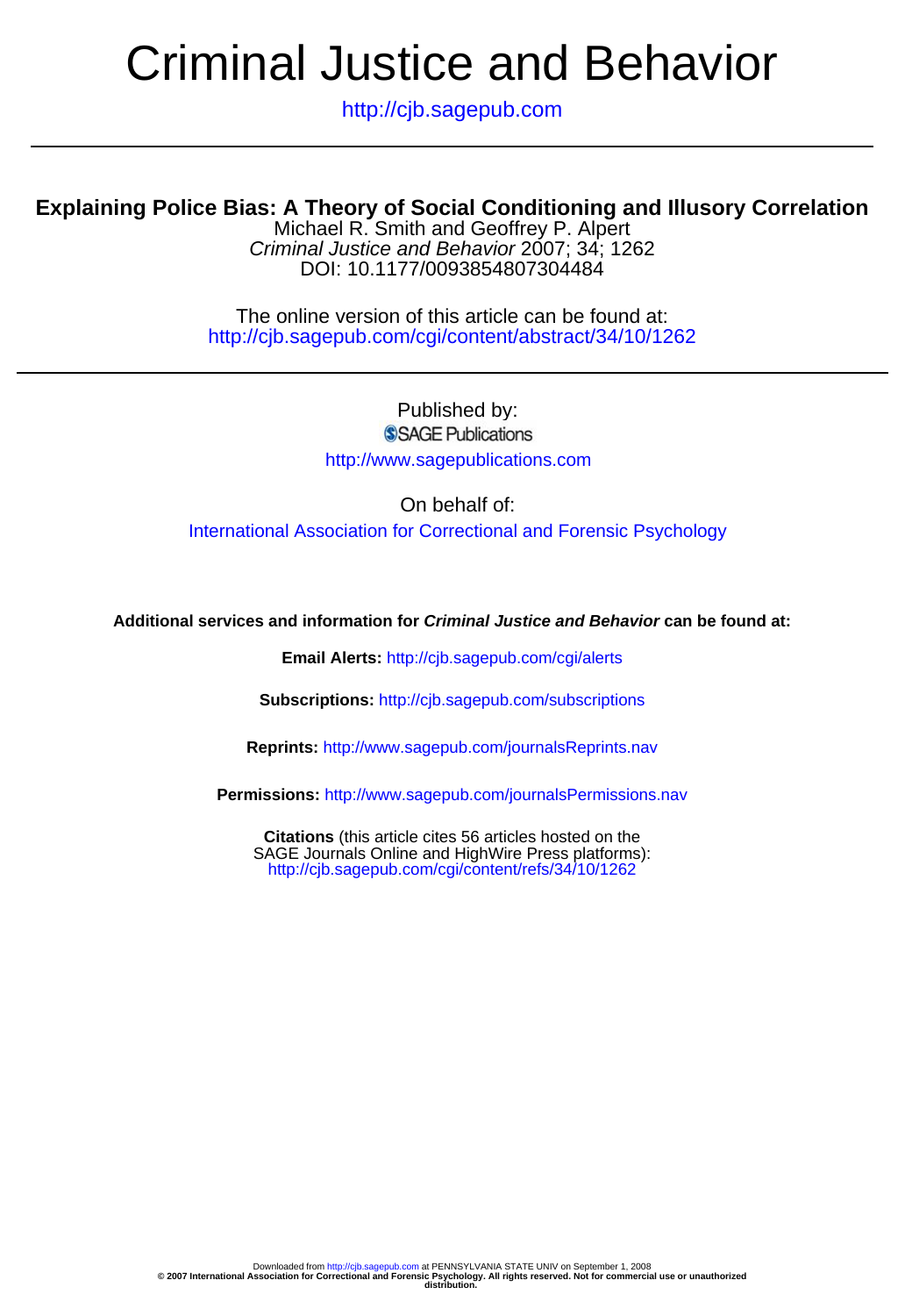# **EXPLAINING POLICE BIAS**

# **A Theory of Social Conditioning and Illusory Correlation**

MICHAEL R. SMITH GEOFFREY P. ALPERT *University of South Carolina*

Although recent empirical research has shown that Blacks and Hispanics are consistently overrepresented among police stops, searches, and arrests, few criminologists have attempted to provide a theoretical explanation for the disparities reported in the research literature. This article proposes a theory of individual police behavior that is grounded in social– psychological research on stereotype formation and that assumes a nonmotivational but biased response to minority citizens by the police. Accordingly, stereotype formation and its consequences are largely unintentional and are driven by social conditioning and the illusory correlation phenomenon, which results in the overestimation of negative behaviors associated with minority group members. After specifying the theory, the article presents a research agenda for empirically testing and verifying its propositions.

*Keywords:* illusory correlation; social conditioning; racial profiling; discrimination; police; theory

In recent years, racial profiling or racially biased policing has been a locus of inquiry,<br>both for the media and for scholars. The two terms are used interchangeably to refer to both for the media and for scholars. The two terms are used interchangeably to refer to the conscious or unconscious use of race by police in discretionary decision making. Researchers and practitioners have addressed these issues and provided suggestions for the collection and analysis of police-stop and other relevant data. Many research projects have reported findings showing disparities in police treatment of Black and White citizens. Although the results of the research and many of the recommendations that accompany them are both useful and interesting, a significant gap remains in the research to date. Little research exists that addresses the causes of biased policing or provides a theoretical explanation for the discrepancies reported in the research literature (Engel, Calnon, & Bernard, 2002). The lack of a coherent theory of police behavior to help explain the disparate treatment of minority citizens is perhaps the most crucial gap in the current literature on racial profiling. The primary purpose of this article, therefore, is to construct a theory of individual police behavior that combines knowledge garnered from racial profiling research and social psychology to offer an explanation for why analyses of aggregate police-stop data consistently reveal patterns of harsher treatment by police of certain minority groups.

CRIMINAL JUSTICE AND BEHAVIOR, Vol. 34 No. 10, October 2007 1262-1283 DOI: 10.1177/0093854807304484 © 2007 American Association for Correctional and Forensic Psychology

**AUTHORS' NOTE:** *Correspondence concerning this article should be addressed to Michael R. Smith, Department of Criminology and Criminal Justice, University of South Carolina, Columbia, SC 29208; e-mail: mrsmith@gwm.sc.edu.*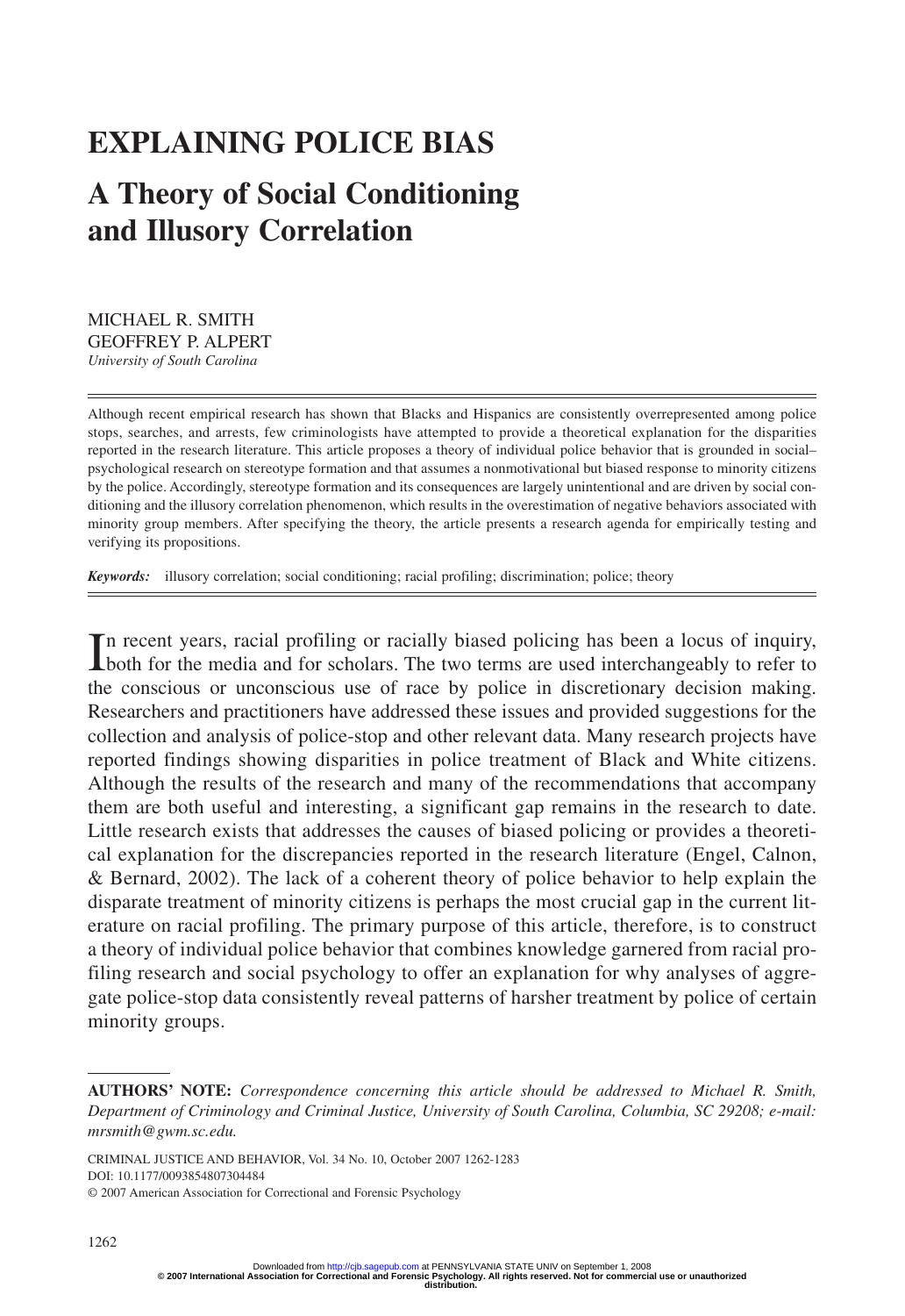#### **POLICING, OFFENDING, AND RACE**

Recent empirical research has shown that the police treat members of certain minority groups differently than Whites in discretionary encounters involving the invocation of police authority. Most studies have found that Blacks and Hispanics are overrepresented among stops when compared to the chosen benchmark population for those racial groups (Farrell, McDevitt, Bailey, Andresen, & Pierce, 2004; New York Attorney General's Office, 1999; W. R. Smith, Tomaskovic-Devey, Zingraff, Mason, Warren, & Wright, 2003). Although all benchmarks used in racial profiling research have limitations (Alpert, Smith, & Dunham, 2004; Lange, Johnson, & Voss, 2005), the overrepresentation of Blacks and Hispanics among persons stopped is consistent across methodologies and represents a typical finding in this field of research. Likewise, once stopped, Blacks and Hispanics are, on average, more likely than Whites to be searched or arrested and are sometimes more likely to receive harsher treatment or citations following a traffic stop (Alpert Group, 2004; Engel & Calnon, 2004; Farrell, McDevitt, Cronin, & Pierce, 2003; M. R. Smith & Petrocelli, 2001).

The research findings regarding the differential treatment of minorities by the police are remarkably consistent across the nation and are apparent in studies of law enforcement agencies of all different types and sizes. Studies of federal agencies, municipal police forces, county police and sheriff's departments, and highway patrol and state police agencies reflect, to varying degrees, similar disparities in the discretionary treatment of Black and Hispanic citizens. An often-cited explanation for these disparities, particularly on the part of law enforcement officials, is that higher overall offending rates among Blacks and Hispanics result in higher stop, search, and arrest rates among these groups. This argument makes intuitive sense: Blacks and Hispanics commit disproportionately more crime—or at least certain types of offenses that are routinely counted in national crime data—and they are, therefore, more likely to be stopped, searched, and arrested by the police.

Most of the studies to date, however, have focused on racial disparities in police *trafficstop* practices, the vast majority of which are made for minor traffic infractions and not for suspected criminal activity (Alpert Group, 2004). The few studies that have controlled for the differential involvement of minorities in crime, or for race and crime at the neighborhood level, have found that stop, search, and arrest disparities for Blacks and Hispanics remain after crime rates are held constant, albeit at lower levels (Alpert Group, 2004; New York Attorney General's Office, 1999; Petrocelli, Piquero, & Smith, 2003). The New York Attorney General's Office (1999), for example, found that Black and Hispanic pedestrians in New York City were stopped more often than Whites, even after controlling for the greater involvement of minorities in crime at the precinct level. Similarly, an analysis of traffic-stop outcomes in Miami–Dade County (Alpert Group, 2004) indicated that Black drivers were more likely to be the targets of police suspicion despite holding constant the residential Black population and crime rates of the areas where stops occurred.

Consequently, we can conclude either that an acknowledged higher crime rate among Blacks and Hispanics is an irrelevant consideration, as in the case of most traffic stops made for minor infractions, or that it does not fully account for the differences in treatment received by members of thes[e groups in c](http://cjb.sagepub.com)omparison to White citizens. Although there are very few studies that take differences in group criminality into account when assessing police-stop outcomes, the available evidence suggests that harsher police treatment of some minority groups is not simply an expected byproduct of higher levels of minority-group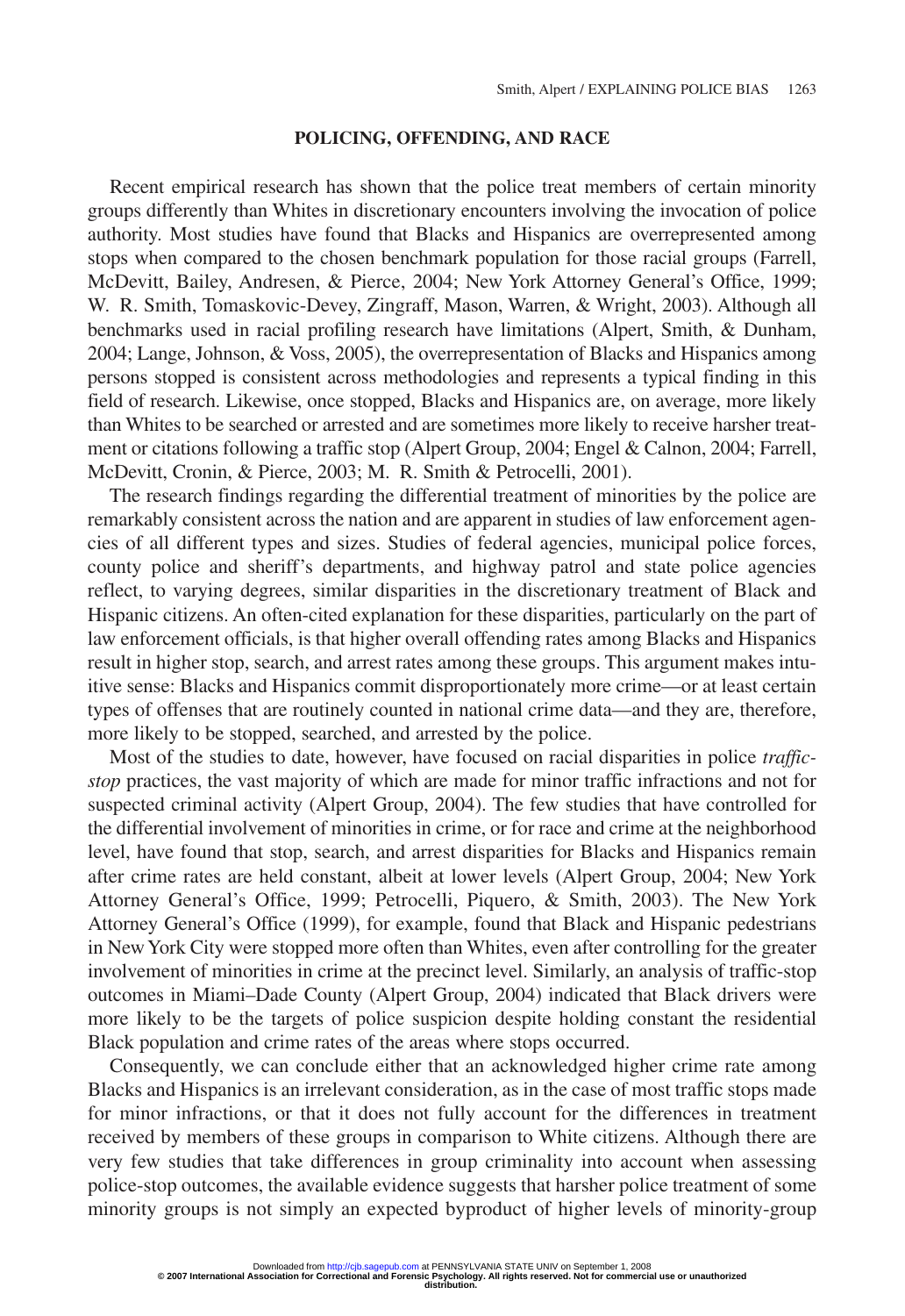criminality, a conclusion that forces us to question whether or not stop outcomes are in any way connected to race.

If differences in offending rates do not explain the disparate treatment of Blacks and Hispanics by the police, then what might account for the largely consistent findings that the police treat these groups more harshly than Whites in discretionary stop encounters? Our theory, which is grounded in social–psychological research on stereotype formation, assumes a nonmotivational but biased response to minority citizens by the police. From this perspective, stereotype formation and its consequences are largely unintentional. We recognize, though, that the purposive use of race in police decision making likely plays some role in observed aggregate disparities. In some cases, the intentional consideration of citizen race by the police may be driven by racial animus, whereas in other cases, officers may use race volitionally but for strategic rather than hate-based purposes. Therefore, before specifying a theory of unconscious racial profiling, we review the evidence both for a racial-animus-based explanation for the disparate treatment of minorities by the police and for a strategic but affect-neutral use of race in discretionary police decision making.

# **RACIAL PROFILING AND RACIAL ANIMUS**

In his classic treatise *The Nature of Prejudice*, Allport (1954) viewed attitudes, beliefs, and behaviors as separate but interrelated components of prejudice. In this section, we address whether, and to what extent, police officers who have negative feelings (Allport's attitudes) toward a racial group may use their discretionary authority to act on those feelings and knowingly treat members of the group in a punitive manner. We use the term *racial animus* to describe the negative feelings that may be associated with race and discuss whether observed disparities in stop outcomes may be a product of such racial hatred (see G. Wilson, Dunham, & Alpert, 2004).

In the past, overt racism among America's police was officially tolerated and, in some cases, encouraged. From southern slave patrols, to the use of violence against peaceful civil rights protesters, to the now infamous "gorillas in the mist" comment taken from Los Angeles Police Department computer-message transcripts surrounding the Rodney King incident, the history of police racism mirrors that of the larger society from which police officers are drawn. History attests to the fact that for much of their first 150 years, American police forces were home to racist attitudes and policies that disenfranchised Blacks while maintaining the White hegemony and all that it entailed—principally, a self-perpetuating economic and social superiority (Walker, 1977; Williams & Murphy, 1990). Indeed, what would be identified today as unconscionable racial profiling would have been an accepted and expected strategy of policing in many areas of the country, even as late as the 1960s.

The history of minority police officers in America provides further evidence of the officially sanctioned racism that existed in many police departments until the 1960s. Although Black police officers were hired in northern cities as early as the 1870s, they were assigned exclusively to Black neighborhoods, and many were not permitted to arrest Whites. In Philadelphia and many other [American cit](http://cjb.sagepub.com)ies, large and small, Black officers were even segregated from their White counterparts (Williams & Murphy, 1990). After the passage of civil rights legislation, which eliminated many of the legal barriers to the hiring and advancement of minority officers, institutionalized policies and a dominant White hierarchy within many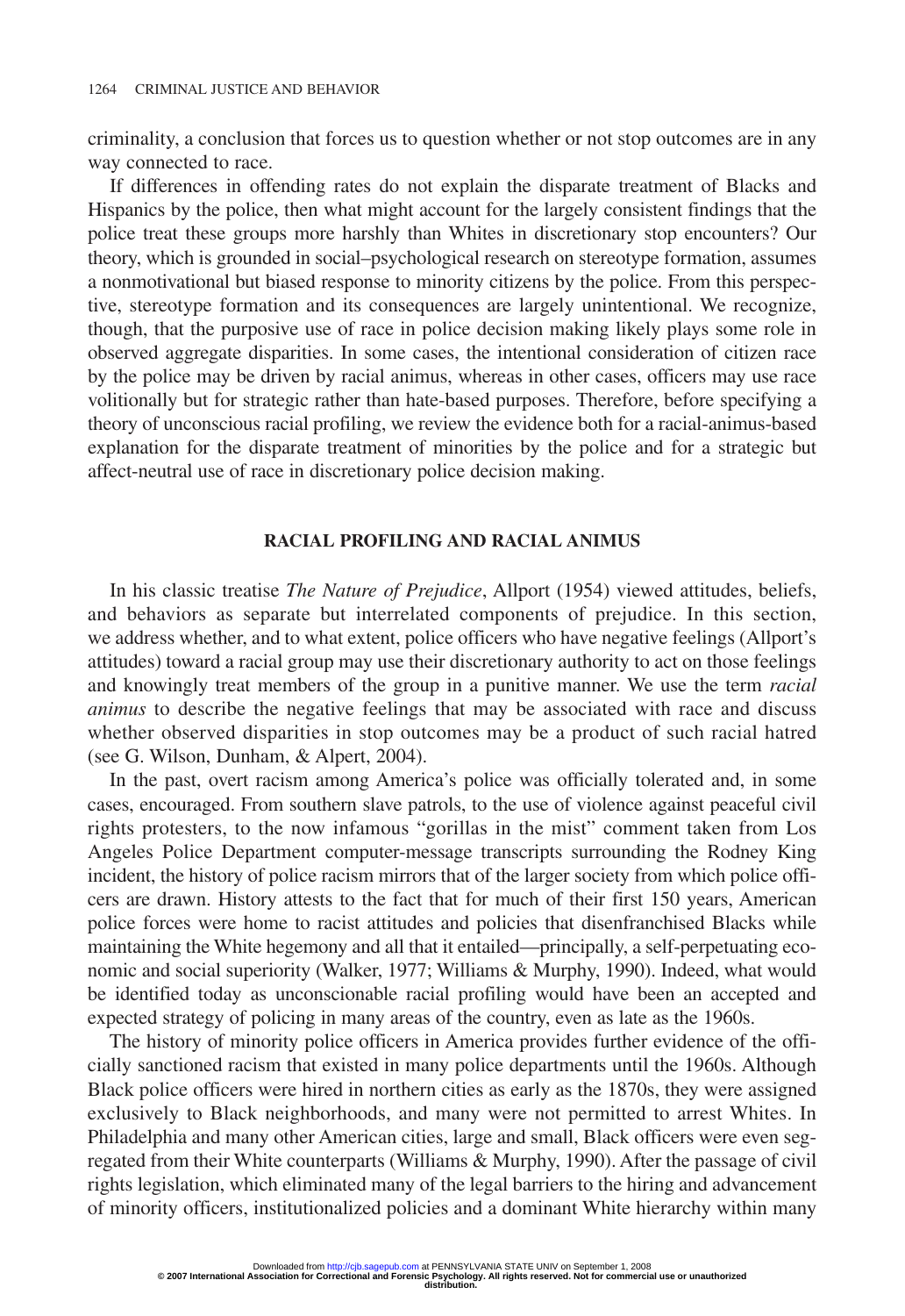law enforcement agencies continued to place minority officers at a disadvantage within organizational bureaucracies (Fogelson, 1977).

Notwithstanding the history of racism surrounding the law enforcement function in the United States, though, tolerance for racial discrimination within the police ranks has declined dramatically during the past 30 years. At least outwardly, contemporary police culture stresses egalitarian values and professes intolerance for prejudice and discrimination. Indeed, evidence is beginning to emerge that indicates that there has been a positive change in police beliefs about racism and the role of race in decision making. In 2001, for example, the Police Executive Research Forum (PERF) surveyed administrators from a stratified random sample of more than 1,000 U.S. law enforcement agencies about their perceptions and responses to the problem of racial profiling (Fridell, Lunney, Diamond, & Kubu, 2001). Although most administrators questioned (60%) believed that racial profiling was not a problem in their communities, more than half had engaged in activities indicating their sensitivity to, and awareness of, the issue. More than one third had held formal, internal discussions about racial profiling, and another third had modified or adopted administrative policies to prohibit racially biased policing. Seventeen percent had even initiated data collection to track the race of citizens stopped.

The PERF survey is now several years old, and in that time, public and police concern about racial profiling has continued unabated. In 2005, the Center for Public Safety at Northwestern University sponsored its fourth annual Symposium on Racial Profiling, a gathering that was attended by police officials from all sections of the country. This is one of many such symposia, conferences, and meetings devoted, either entirely or in part, to the issue of racial profiling. Law enforcement agencies of all sizes now routinely collect and analyze racial data on traffic stops to examine aggregate and individual patterns of biased policing. In a similar vein, at least 20 states have adopted statutes that prohibit racial profiling and require data collection by state and local law enforcement agencies. Similar legislation has been introduced several times in Congress, which, if adopted, would require data collection by all law enforcement agencies receiving federal financial assistance. In the courts, almost 50 opinions have been authored by federal judges adjudicating claims of racial profiling in criminal and civil cases (M. R. Smith, 2005). Hardly a week goes by that a newspaper, television station, or other mass media outlet does not report on some community or police effort to address a perceived problem of racial discrimination by the police.

An intuitive gauge of this ongoing and growing concern is the public's general awareness of the terminology used to describe racial profiling. Ten years ago, the term *racial profiling* was virtually invisible in the American lexicon. Today, it is part of an ongoing national conversation and is routinely discussed and debated in the public arena and in police circles. The rise of racial profiling as a social, legal, and mass media issue makes it increasingly unlikely that true racial animus by individual police officers will go undetected and unpunished for long. As the rise of profiling-related lawsuits against the police demonstrates (M. R. Smith, 2005), citizens are aware of their rights to equal treatment and are increasingly willing to seek legal redress when they perceive that those rights have been violated. Similarly, law enforcement agencies have become sensitized to the issue of racial profiling and are unlikely to tolerate openly racist attitu[des or behavi](http://cjb.sagepub.com)ors by their officers. Improved background investigations and the widespread use of polygraphs and psychological testing of police recruits has also made it more difficult for racist individuals to make it through the police hiring process. The sum of this considerable evidence suggests that racial animus probably plays a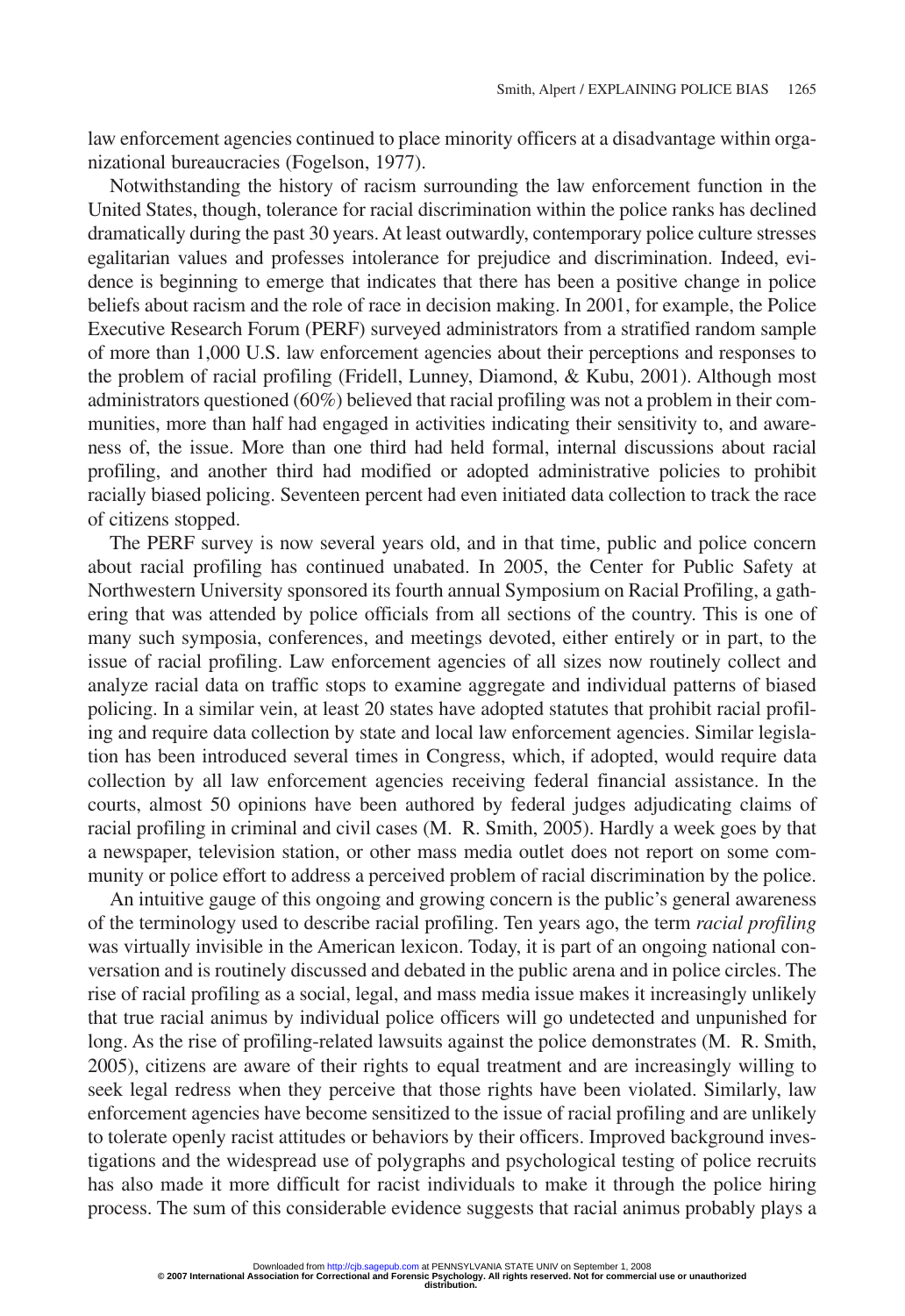role in the decision making of only a small percentage of officers and cannot fully account for the consistent racial disparities observed in traffic-stop outcomes across different types of law enforcement agencies.

Furthermore, this conclusion is not inconsistent with the view that historical and structural inequalities in American society create disadvantages for people of color or that police deployment and other strategic decisions can exacerbate minority disadvantage (Barlow & Barlow, 2000). Clearly, decisions by policy makers to concentrate police resources in minority neighborhoods or to use aggressive stop-and-frisk tactics against certain populations may contribute to disparities in traffic-stop outcomes and to perceptions of racial profiling among minority citizens (Weitzer  $&$  Tuch, 2002). However, ours is a theory to help explain the behavior of *individual* officers rather than the organizational or structural determinants of inequality. For the reasons outlined above, we find it unpersuasive that racial animus underlies the behavior of the thousands of officers whose traffic-stop data have been subjected to dozens of analyses with highly consistent results.

Finally, our conclusions about the relatively small role that conscious prejudice plays in the decisions of individual officers is further supported by the available evidence on the relationship between officer race and traffic-stop outcomes. Although the number of reported studies that have analyzed officer race as an independent variable in the racial profiling context are limited, each of them has reached the same conclusion: The race of the officer does not predict the race of the driver stopped, searched, or arrested (Alpert et al., 2006; Alpert Group, 2004; Lovrich, Gaffney, Mosher, Pickerill, & Smith, 2003; Novak, 2004; M. R. Smith & Petrocelli, 2001). If individual officers routinely make conscious decisions based on racial animus, then the minority officers in these studies must have rejected their racial and ethnic identities entirely and adopted the same racist attitudes toward minority citizens as their White counterparts. Of course, one mechanism that might help explain such a rejection of racial identity is the socialization process that officers undergo when they become part of the police subculture (Crank, 2004). However, in light of the available research on social identity and the importance of race to one's sense of self (see discussion below), we think that it is unlikely that minority officers routinely make decisions based on conscious prejudice.

# **THE STRATEGIC USE OF RACE IN POLICE DECISION MAKING**

Even if explicit racism by the police is relatively rare today and has little to do with the racial disparities seen in stops made by the police, officers may still make discretionary decisions based on racial considerations that ultimately contribute to an overall pattern of racial disproportionality. In other words, the police could consciously, but without racial animus, take race into account when making stop-related decisions. From this perspective, the police may not dislike or hate minority groups, but they may nonetheless base their decisions on beliefs about group criminality and who is most likely to be involved in crime.

Harris (2002) adopted this viewpoint when arguing that police officers rely on faulty training and folk wisdom to profile criminal suspects. He contends that the police use race as a criminal "shorthand" th[at leads them](http://cjb.sagepub.com) to be more suspicious of racial minorities. The result, he maintains, is that the police stop and search minorities proportionately more often than Whites. Although Harris and most other legal commentators who have written about profiling believe that the police use race intentionally, they typically stop short of accusing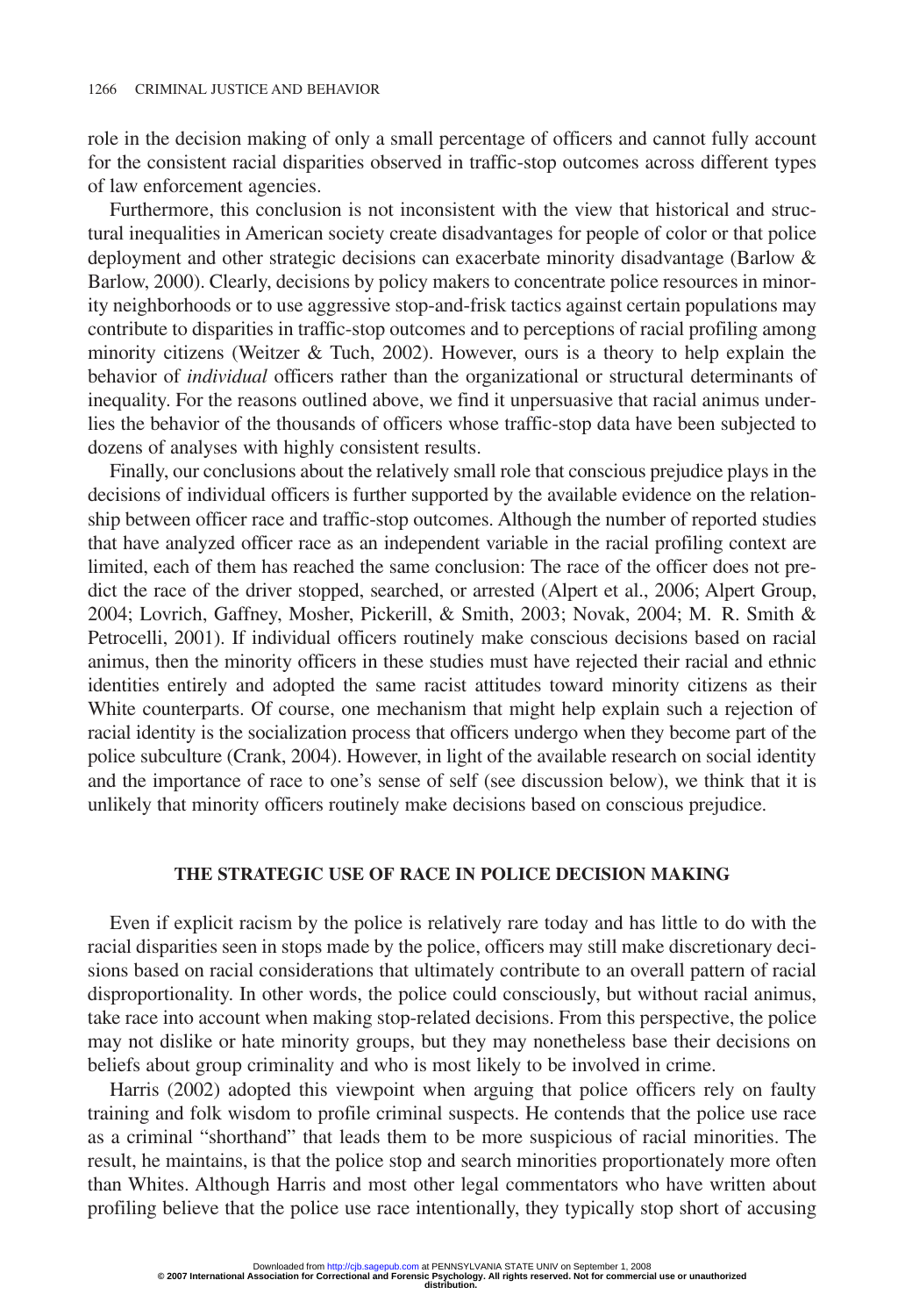them of racial hatred (Alschuler, 2002; Fagan & Davies, 2000; Gross & Barnes, 2002; Gross & Livingston, 2002; Harris, 1999, 2002; Russell, 1999). Instead, they argue that the police are racial gamblers, albeit not very good ones, who mistakenly play the odds of group criminality to increase their chances of stopping and arresting those involved in crime.

An objective review of the available data on criminal propensity shows that Blacks commit more violent crime per capita than do Whites. Arrests for homicides, for example, are widely believed to closely approximate the pool of actual homicide offenders. This being the case, in 2003, Blacks composed 48.5% of those arrested for murder and nonnegligent manslaughter even though they composed only about 13% of the U.S. population (Federal Bureau of Investigation [FBI], 2003). Arrest figures for other violent offenses reveal similar racial disparities for Blacks. In almost every category of reported crime, Blacks are arrested at higher rates than Whites. However, because racial bias may influence arrest statistics, criminologists also rely on the National Crime Victimization Survey (NCVS) for information on crime, victims, and offenders in the United States. The NCVS uses a representative sample of more than 42,000 U.S. households. It reports, among other things, the race of offenders as perceived by victims of violent crime. In 2002, Blacks were the perceived offenders in approximately 23% of violent crimes, a figure that is almost twice their expected proportionate offending rate given the percentage of Blacks in the U.S. population (U.S. Bureau of Justice Statistics [BJS], 2002a, 2002b).

The police, of course, are aware of the general trends in street crime and form impressions of the relative likelihood that persons belonging to various racial groups will commit certain types of offenses. Sometimes the impressions held by the police are accurate, as in the case of violent crime; in other instances, however, police beliefs about the connection between race and crime are manifestly incorrect. For example, Harris (2002) and others (Tonry, 1995) fault the war on drugs that began in the late 1980s with an increased and erroneous focus by the police on minority involvement in drug crime. From this perspective, the widely held belief by the police that racial minorities are disproportionately involved in the drug trade leads to racial profiling, which has the effect of creating a cycle of profiling and arrests that is inevitably problematic.

Studies of stop patterns by police special-enforcement units are consistent with the argument that the police may, under certain conditions, intentionally target minority citizens for stops, searches, and arrests based on perceptions of criminal involvement. In one of the largest and most comprehensive studies of traffic stops by a highway patrol agency, researchers from North Carolina State University compared the search practices of North Carolina state troopers assigned to routine patrol duties to those assigned to a criminal enforcement team (CIT) that was tasked with interdicting drug trafficking on the interstate highways (W. R. Smith et al., 2003). Comparing the ratio of African Americans searched to Whites searched, W. R. Smith and colleagues (2003) found that African Americans were searched at higher rates across all eight state police districts. However, in 1997, the first year of the data analysis period, African American search disparities by the CIT were greater than for any of the regular highway patrol troops. In fact, CIT troopers searched more than 4 times as many African American drivers as White drivers. After the search practices of the CIT came under public scrutiny in 1997, search disp[arities of Afr](http://cjb.sagepub.com)ican Americans dropped dramatically in the next year—to about half the level of 1997—indicating that CIT troopers consciously altered their behavior in response to public scrutiny.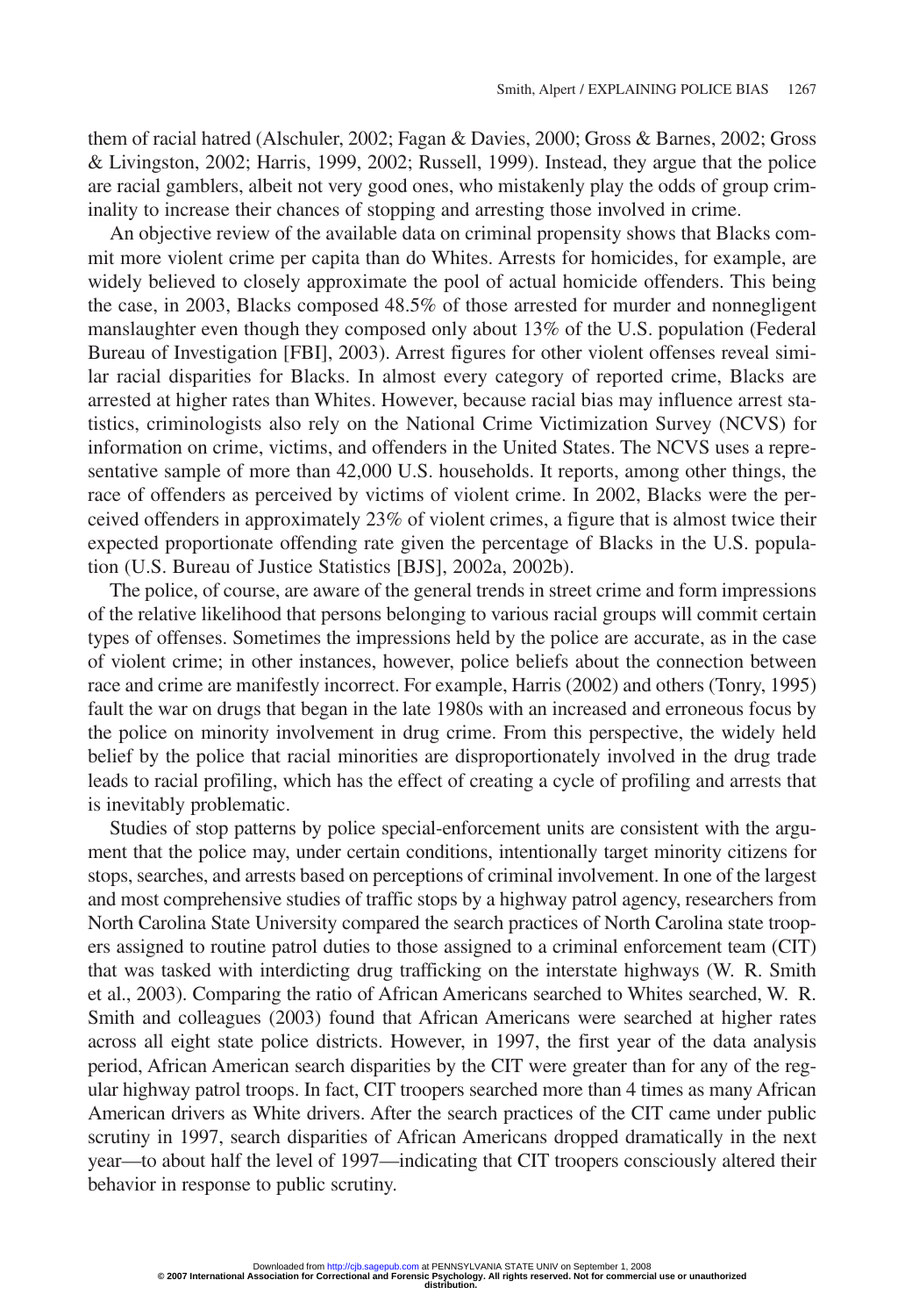The 1999 report of the New York Attorney General on the stop-and-frisk practices of the New York Police Department (NYPD) likewise revealed significant differences in stops made by the NYPD's Street Crime Unit (SCU) and those made by officers assigned to routine patrol duties. The SCU is a specialized unit created by the NYPD to combat weapons offenses and violent street crime. Although it is a relatively small unit, its officers made more than 10% of the 174,919 stops catalogued and analyzed by the researchers who conducted the NYPD study. Even after controlling for precinct crime rates, the SCU stopped Blacks at a higher rate than their proportion in the population and also at a higher rate than patrol officers and other specialty units within the NYPD. In addition, the SCU stopped more Blacks and Hispanics than Whites for every arrest made—an indication of stops based on weak evidence—and, furthermore, this rate of disparity was greater than the city-wide average or the average at the precinct level.

Special police units tasked with controlling drug or violent crime, such as the North Carolina Highway Patrol CIT and the NYPD SCU, make large numbers of discretionary stops that disproportionately involve minority citizens. Officers from some of these units aggressively target minorities in ways that differ from regular patrol officers and in ways that reflect a perception on the part of these officers that minorities are more likely than Whites to be involved in drug offenses and violent crime. In some cases, and for certain offenses, those perceptions may be accurate; however, in other cases, those beliefs may be inaccurate and may reflect nothing more than racial stereotyping and faulty police "folk wisdom" (Harris, 2002). The examination of the stop practices of these types of units in particular, though, leaves little doubt that officers assigned to them use race as a mechanism (rightly or wrongly) to increase their chances of identifying and arresting law breakers.

In addition to studies of specialized street-crime units, other evidence also supports the proposition that some law enforcement agencies may refer to the race of a citizen deliberately in an attempt to ferret out crime. In *State v. Soto* (1996), a New Jersey Superior Court held that the Moorestown barracks of the New Jersey State Police maintained a de facto policy of targeting Black motorists for investigation and arrest based in part on significant disparities in Black stop-and-arrest data. Specifically, an observation study and statistical analysis of drivers and traffic violators in the Moorestown area found that although Blacks composed only 13.5% of drivers, they constituted more than 46% of the stops made between Exits 1 and 3 on the New Jersey Turnpike, resulting in a comparative disparity of 242%. Following the *Soto* decision, the New Jersey Attorney General ordered an investigation into the stop practices of the state police. Examining the stops that occurred from April 1997 through February 1999, and including most of 1996 and a few months from 1994, the Attorney General's team found that of the 627 searches recorded in the database, 77.2% involved Black or Hispanic motorists. Yet, during the same time period, only 33.9% of the total traffic stops made in the two districts were of Blacks and Hispanics (New Jersey Attorney General's Office, 1999). The Attorney General's report clearly showed that Black and Hispanic motorists were subjected to significantly higher search rates than were Whites.

Similar search disparities were found by Lamberth (1997) in his study of the stop-andsearch practices of the Maryland State Police (MSP). In a visual survey of traffic violators along the I-95 corridor throu[gh Maryland,](http://cjb.sagepub.com) Lamberth found that 17.5% of the speeding violators were Black, whereas 74.7% of the violators were White. However, of the 823 motorists searched along I-95 from January 1995 through September 1996, 600 (or 72.9%) were Black. In other words, Blacks were stopped and searched far more frequently than the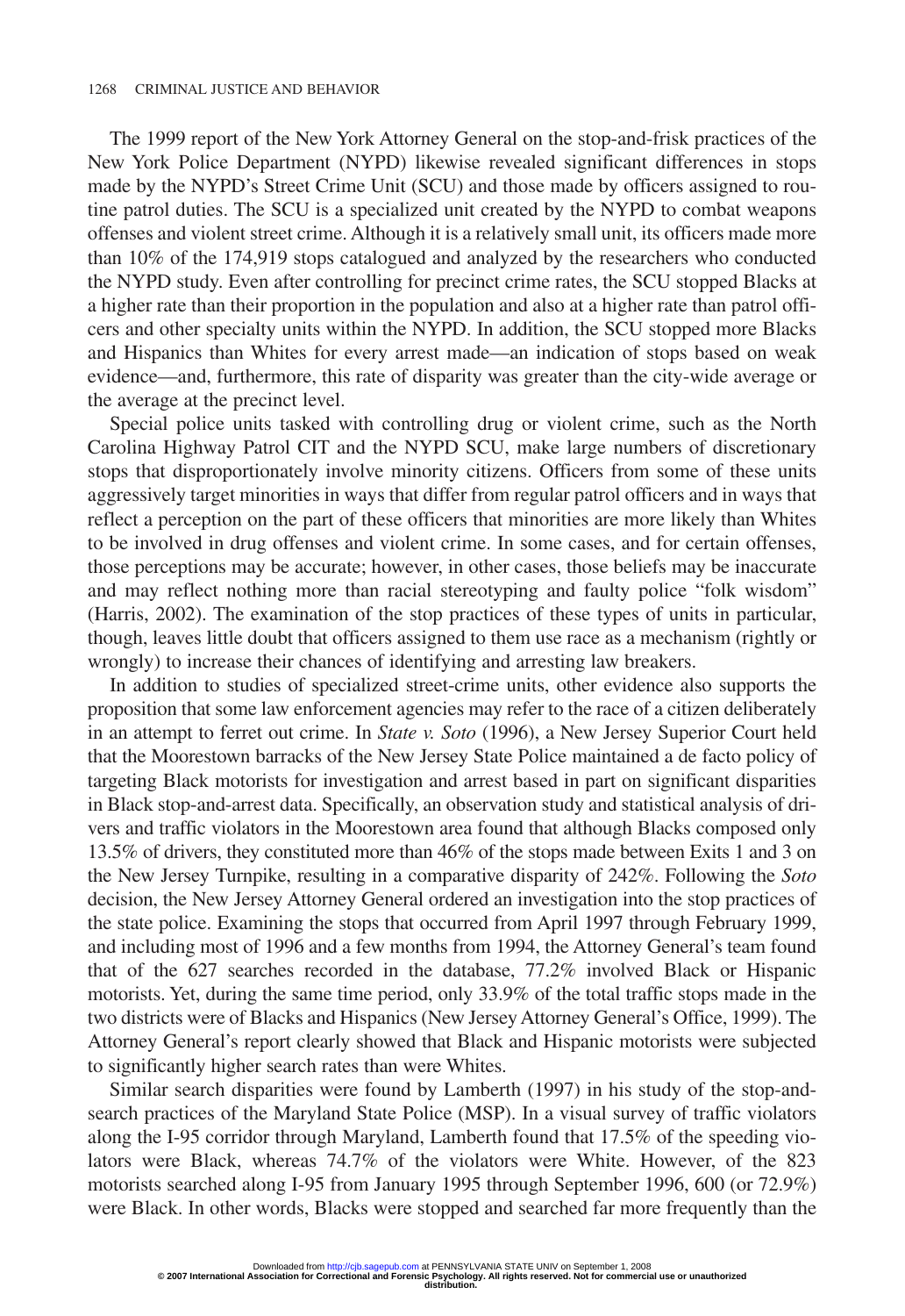rate at which they were observed speeding along the interstate and at rates far in excess of Whites. At the same time, contraband was recovered as the result of searches at almost identical rates for Blacks and Whites, suggesting that the disproportionate stop-and-search rates for Blacks were not justified by higher drug-possession rates among Blacks who were searched. Interestingly, the extraordinarily high search rates of minorities by the MSP were largely driven by the activities of only a handful of state troopers. Only 13 troopers conducted 10 or more searches, and of those, all searched more minorities than Whites. Together these 13 troopers (out of more than 100) accounted for 700 of the 823 searches recorded on I-95 north of Baltimore.

This point is underscored by a subsequent analysis of a broader sample of MSP stop data. Analyzing MSP data from January 1995 to June 2000, Gross and Barnes (2002) found that although "hit rates"1 were lower for minorities than for Whites, significant differences existed in the amounts of drugs seized from minority drivers. Blacks, and especially Hispanics, were far more likely than Whites to be found in possession of large amounts of drugs, indicating a significantly increased probability that minorities were acting as wholesalers or dealers. According to Gross and Barnes, the best explanation for the troopers' behavior was that "they searched innocent Hispanic drivers 7 times as often as Whites—and more than twice as often as Blacks—in an attempt to find a few major Hispanic drug traffickers" (p. 709).

Although some existing studies of racial profiling strongly suggest the existence of a strategic selection bias by police based on race, others show little or no disparities in stops or stop outcomes and provide little indication that police intentionally use race as a decisionmaking criterion based on assumptions of group criminality. Researchers in Washington, for example, found no evidence of disproportionate stops of minority drivers by the Washington State Patrol (WSP) after analyzing more than 1 million WSP traffic-stop records during a 2-year period (Lovrich et al., 2003). Although some racial disparities were initially found in WSP citations and searches, these were either eliminated or greatly reduced once the seriousness and the number of violations were controlled through multivariate analysis.

Although we agree that some law enforcement agencies and their officers engage in racial odds making by choosing drivers and pedestrians for increased scrutiny based on generalized perceptions of group criminality, we do not believe that all or even most racial disparities in stops can be explained by this rationale. Such an approach ignores the overwhelming experimental evidence from social psychologists, which points to a nonvolitional explanation for the disparate treatment of minority groups by the police. In the following sections, we review this evidence and propose an unconscious, stereotype-based theory of decision making to further advance our understanding of why police tend to treat minorities more harshly than Whites.

### **UNCONSCIOUS RACIAL STEREOTYPING**

Social psychologists have long sought to measure how and why people respond to others in different ways according to their perceived group membership. As a result, an extensive body of literature has developed tha[t examines th](http://cjb.sagepub.com)e formation of stereotypes and attempts to link the existence of stereotypes to prejudiced attitudes and discriminatory behaviors. Stereotypes are cognitive structures contained within the mind of the perceiver, and they are made up of the perceiver's knowledge, beliefs, and expectations regarding an identifiable social group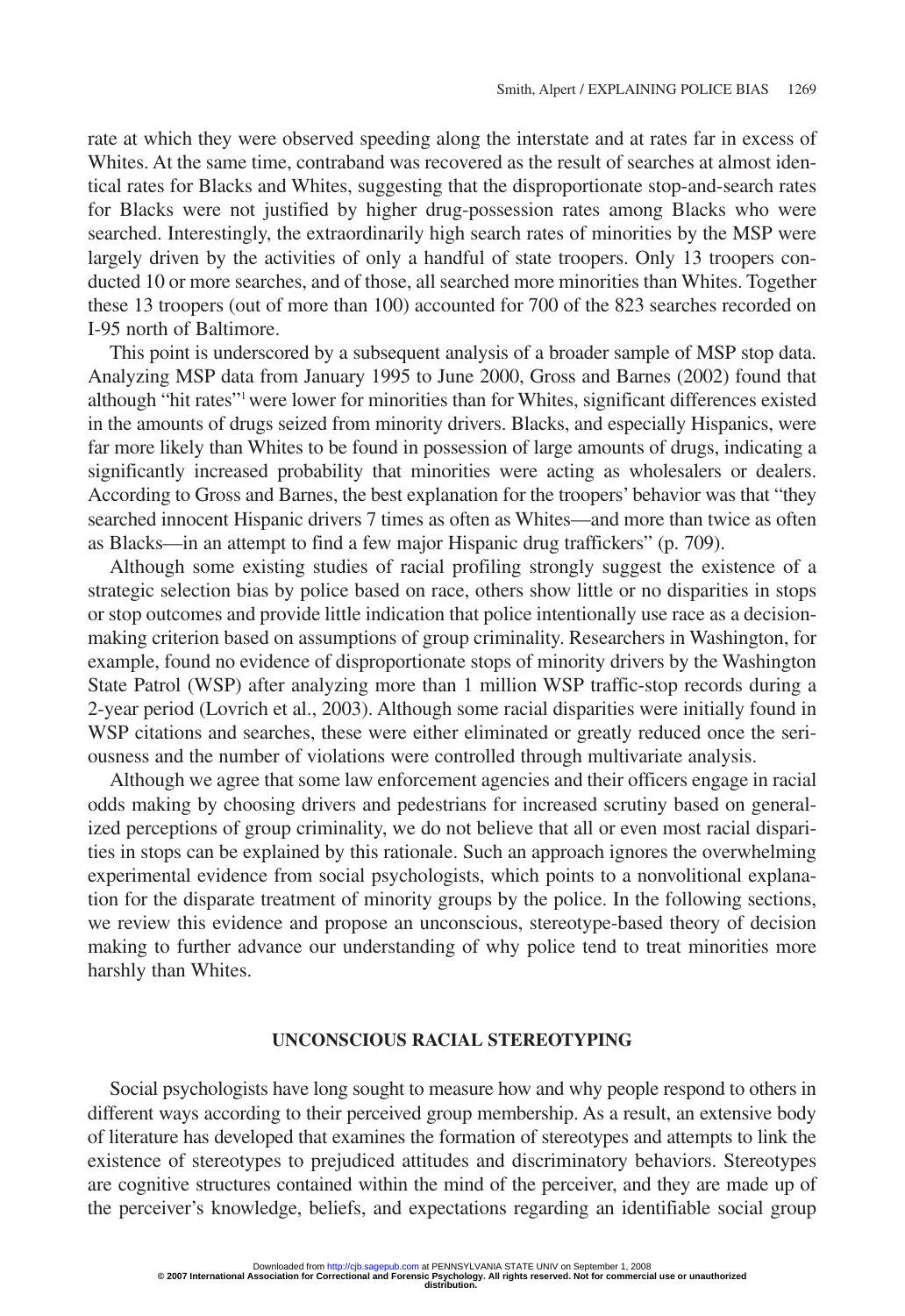(Mackie, Hamilton, Susskind, & Rosselli, 1996). As such, stereotypes are formed as the result of both social and individual cognitive processes (Allport, 1954; Aronson, 1992; Mackie et al., 1996). In the discussion that follows, we first examine the collective basis for stereotypes before turning to a discussion of how the cognitive processing of individual experiences underlies the formation of racial stereotypes among police officers.

#### **SOCIAL AND CULTURAL FOUNDATIONS OF STEREOTYPES**

American police officers are typically native-born citizens who have been exposed since infancy to the American social and cultural milieu. In fact, most were born and raised within the small towns and cities that make up the bulk of the America that they police. The structure of policing in the United States is unique among other nations of the world; the United States contains more than 17,000 law enforcement agencies, more than half of which have 10 or fewer officers, making policing in America largely a local, small-town affair (Reaves & Hickman, 2002).

According to the cultural perspective on stereotype formation, stereotypes represent a society's collective knowledge and beliefs about the social groups of which it is constructed. Thus, the society that produces America's small-town police officers also contains within it shared stereotypes about minority groups, ingrained perceptions, and beliefs that have been passed down by parents, teachers, political and social leaders, and the mass media (Stangor & Schaller, 1996). By 5 years of age, children have begun to exhibit clearly identifiable racial attitudes, which tend to resemble those of their parents and friends (Goodman, 1952; Patchen, Davidson, Hofmann, & Brown, 1977). In fact, Hirschfeld (1995) believed that children learn verbal labels and stereotypes associated with groups before they learn to recognize the groups to whom the labels apply. This is consistent with the evidence that language provides the primary mechanism through which social groups are categorized and by which stereotypes are transmitted to others (Allport, 1954; Fishman, 1956).

In contemporary society, the mass media serves as an important transmitter of racial stereotypes and labels. Television shows, newspapers, magazines, films, and popular songs all play a role in the creation and perpetuation of stereotypes. Many studies have documented the existence and manifestations of stereotypes through content analysis of various forms of mass media (Bell, 1992; Stinton, 1980; C. C. Wilson & Gutierrez, 1985). These widespread and socially transmitted stereotypes reflect commonly accepted social norms. Moreover, adherence to such social norms plays a role in the perpetuation of stereotypes. Pettigrew (1958), for example, found that those who showed the greatest conformity to social norms also demonstrated the highest levels of prejudice against outsiders.

Social identity theory offers another powerful explanation for the social foundations of stereotypes. Social identity theory maintains that group membership serves to bolster selfesteem, and thus, individuals have an incentive to favor the in-group (their own) over outgroups (Tajfel & Turner, 1979). Preference for the in-group is prevalent and has been demonstrated by a variety of experimental studies involving the random assignment of subjects to groups and their resulting evaluations of positive group qualities (Brewer, 1979; Hinton, 1993). In essence, people crea[te positive so](http://cjb.sagepub.com)cial identities that are linked to group membership. As a result of these identities, people tend to view their own social groups more positively than other groups. When social identities center around race and ethnicity, the result can be negative racial stereotypes that are reinforced by group beliefs and interactions.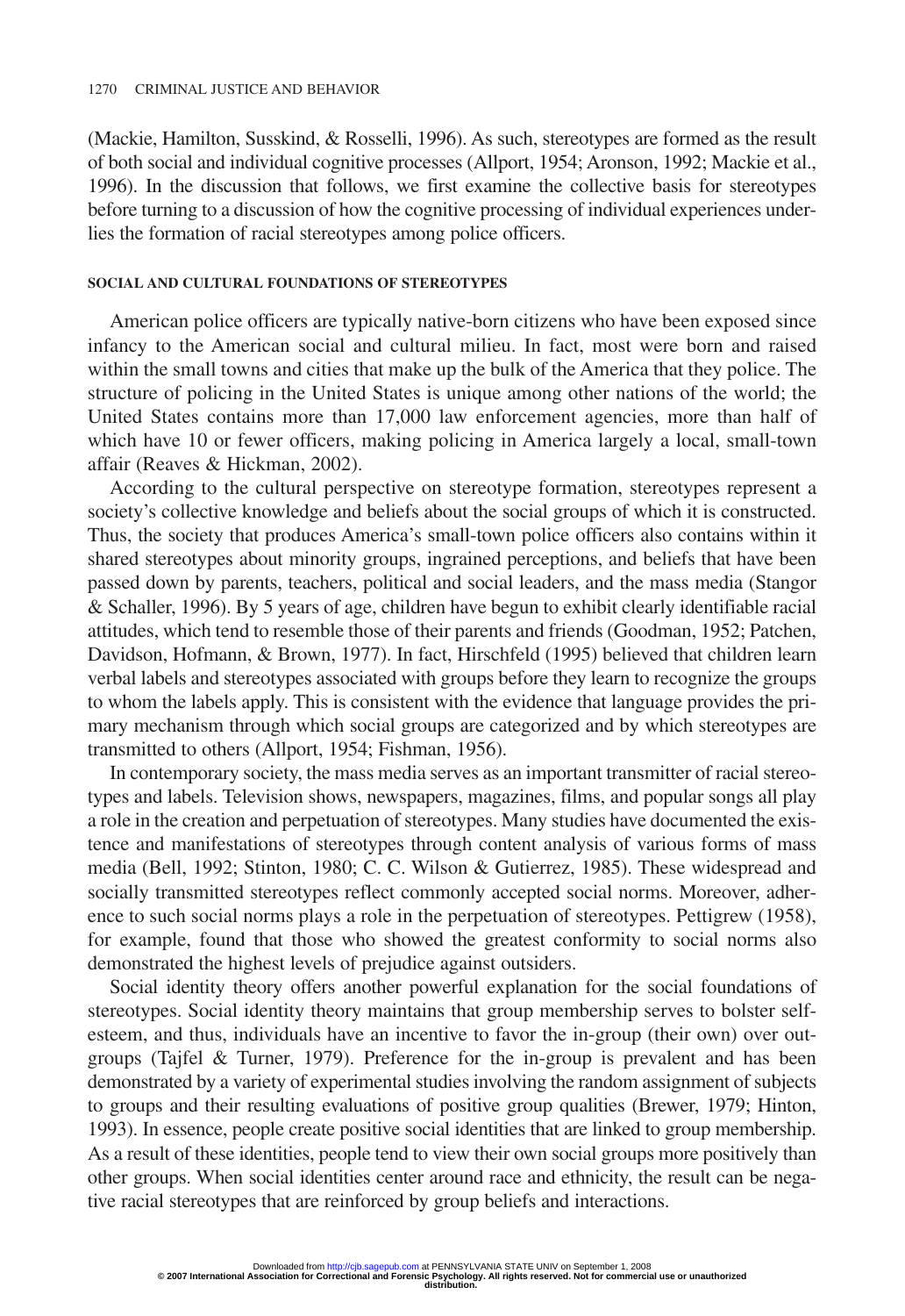Social–structural and economic competition also can foster and perpetuate the existence of stereotypes. For example, negative stereotypes may increase when competition for jobs and economic resources pits social groups against one another. In his anthropological study of a small town in the South, Dollard (1987) documented how native Whites, who initially showed no prejudice toward newly arrived German immigrants, later became aggressive and expressed scornful and derogatory opinions of the Germans after competition increased between the groups for scarce jobs at local woodworking plants. Similarly, changes in economic conditions contributed to vastly different opinions of Chinese immigrants in the 19th century, with opinions running favorably toward the Chinese when their labor was needed on the railroads but against them when they were competing with Whites for gold in California (Aronson, 1992).

As representatives of the cultures and communities from which they come, police officers no doubt arrive on the job with the full panoply of stereotypes and biases that exist in contemporary American society. Although overtly racist attitudes among police recruits may be uncovered during the hiring process, police applicants who labor under the influence of more subtle, socially driven racial stereotypes are unlikely to be screened out of hiring on the grounds that they are prejudiced and thus unfit for the law enforcement profession. As a result, police officers largely reflect the society from which they are drawn, and as is the case with society as a whole, many will adhere to a worldview that includes racial stereotyping. In addition to the social and cultural biases that new police officers may bring with them to the job, however, we contend that the nature of police work itself creates an environment wherein experientially based but unconscious racial stereotyping exists. We now turn to a discussion of two likely mechanisms for the formation of experientially based racial stereotypes among police officers.

#### **POLICE WORK AND EXPERIENTIALLY BASED STEREOTYPE FORMATION**

In many ways, law enforcement officers are uniquely situated within society. They carry with them the authority of the state to intervene in the lives of private citizens, to curtail freedoms, and to use force in nonnegotiable and often coercive ways (Bittner, 1970). The nature of their business brings them into routine contact with criminals, substance abusers, the mentally ill, and persons in crisis. As a result, police officers, like other front-line responders and social service workers, must frequently interact with poor, minority, and socially disadvantaged groups that are disproportionately afflicted with the very social problems that the police are expected to handle (Maynard-Moody & Musheno, 2003; Skolnick, 1994). Indeed, the emotional and psychological toll of dealing with danger and intractable social problems on a day-to-day basis is an occupational hazard among U.S. police officers that produces high rates of stress (Crank & Caldero, 1991; He, Zhao, & Archbold, 2002), divorce, alcoholism, and according to many researchers, suicide (Arrigo & Garsky, 2001).<sup>2</sup> In addition, psychological research on the development of stereotypes indicates that police officers may develop stereotypes based on repeated exposure to negative social stimuli involving minority groups. This is especially true for officers who work in high-crime minority neighborhoods or who, by virtue of their job assignment, repeatedly come into contact with minority groups involved in crime or v[iolence.](http://cjb.sagepub.com)

Cognitive theorists recognize that learning involves the acquisition or reorganization of information or observations and that the relative power of learning varies according to the degree of familiarity with the subject and the number of repeated associations with that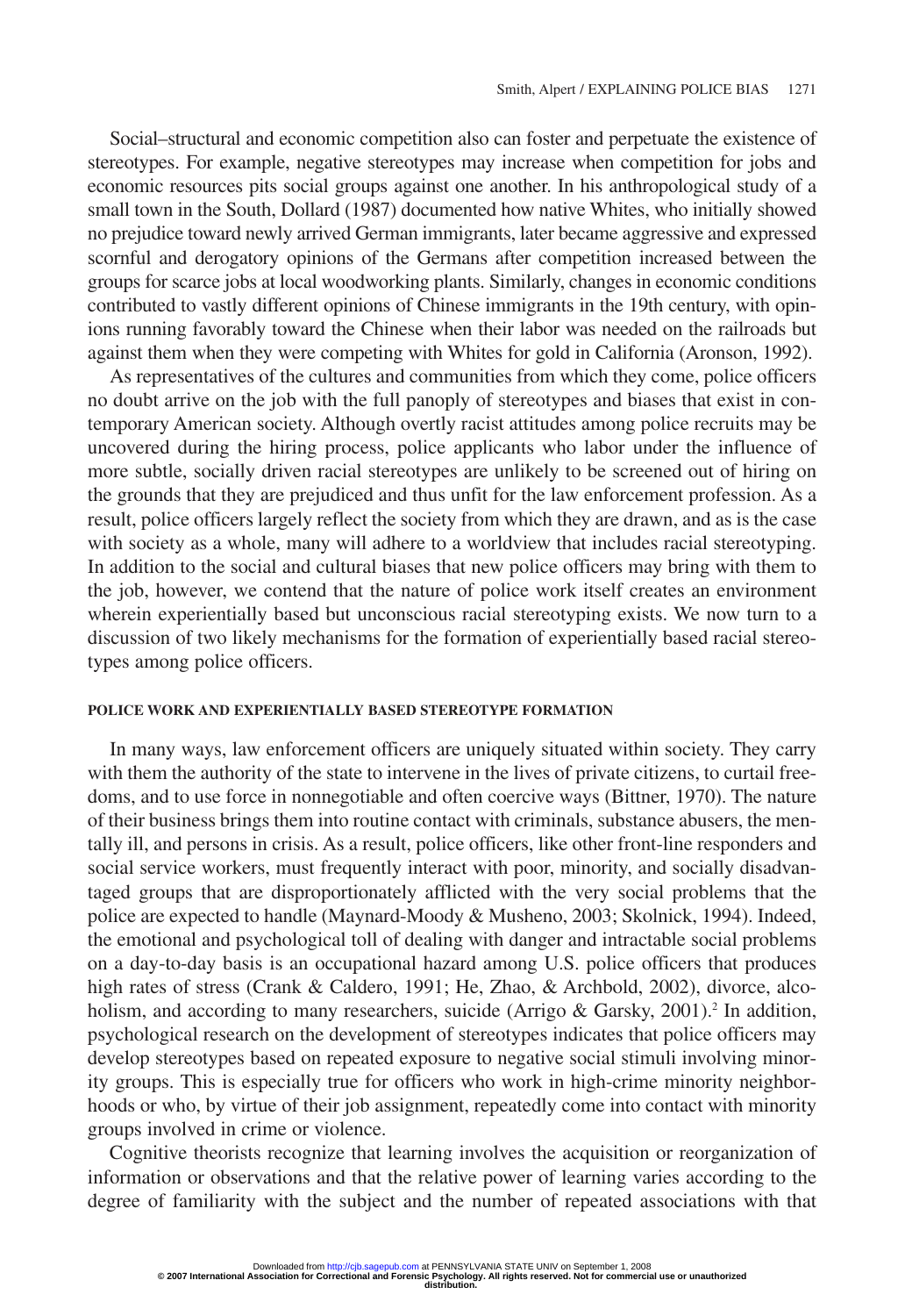subject to which one is exposed (Good & Brophy, 1990). From this perspective, scripts, or cognitive schema, develop as shorthand for categorizing events in memory. They often start as simple and loosely organized networks but can evolve into systematic and complex relationships. Research findings provide evidence that these schemas form a mental model that plays a key role in predicting a person's responses to other individuals, places, and things in future encounters or events (Bower, Black, & Turner, 1979; Brehm, Kassin, & Fein, 2002; Read, 1987). Once formed, persons, places, or things that have familiar characteristics or properties activate these cognitive schemas. For example, it is likely that these schemas or biases will be triggered when judging the behavior of a person that accords with one's preexisting mental image for the group to which the person belongs, especially when the observed behavior is ambiguous (Darley & Gross, 1983; Sagar & Schofield, 1980). An individual may, therefore, respond in a learned way to another individual who is a member of a particular group with which he or she has experiences or a history. Once a person has identified another individual or a group by an assumed role, future behavioral patterns will be predicted on the previously developed schema. In other words, otherwise-unbiased police officers can "learn" to be biased and acquire and accumulate prejudicial attitudes and beliefs.

The role of stored information in decision making, including cognitive schemas, has been the subject of a great deal of research on social cognition. The accessibility of information, or the ease with which it can be recalled, is a strong predictor of how people make judgments about people and events and ultimately how they behave (Sherman, Judd, & Park, 1989). Furthermore, accessibility is directly related to the number of specific instances that can be brought to mind (Tversky & Kahneman, 1973). In the realm of attitudes and their influence on behavior, attitudes are most accessible when they are based on direct experience with the object of the attitude in question (Fazio, Chen, McDonel, & Sherman, 1982; Fazio, Zanna, & Cooper, 1978), and they influence behavior in proportion to the amount of attitudespecific information that can be retrieved from memory (Kallgren & Wood, 1986).

Taken together, this body of literature suggests that attitudes, beliefs, and stereotypes are most likely to develop when police have repetitive contacts of a similar type with persons from the same group. Furthermore, stereotypes act as organizational scripts for social memory and thus guide perceptions of future encounters (Noseworthy  $\&$  Lott, 1984). Once triggered, stereotypes result in an ecological fallacy (Robinson, 1950) as perceived group generalizations are applied to individuals regardless of their individual characteristics (Grant & Holmes, 1981). Thus, if the police repeatedly encounter Whites and minorities under differential conditions of criminality, they likely will begin to develop cognitive scripts that associate criminality and violence with minorities. This, in turn, makes it more likely that the police will process new situations through the filter of existing schemas, which are easier to recall because of the larger number of crime- and violence-related contacts with minorities among officers who are assigned to high-crime minority neighborhoods. The result of these multiple contacts is likely to be biased or incorrect assumptions about members of the minority group.

A recent study of gender influences on police suspicion in the traffic-stop context lends at least indirect support for the proposition that police behavior may be driven by differential exposure to group criminality that leads to the development of stereotypes. M. R. Smith, Makarios, and Alpert (2006[\) examined](http://cjb.sagepub.com) more than 66,000 traffic stops in Miami–Dade County, Florida, and found that police were more suspicious of men than of women and that suspicion played a significant role in the decision to arrest. Although race was not the focus of their analysis, they also found that suspicion had an even greater influence on the decision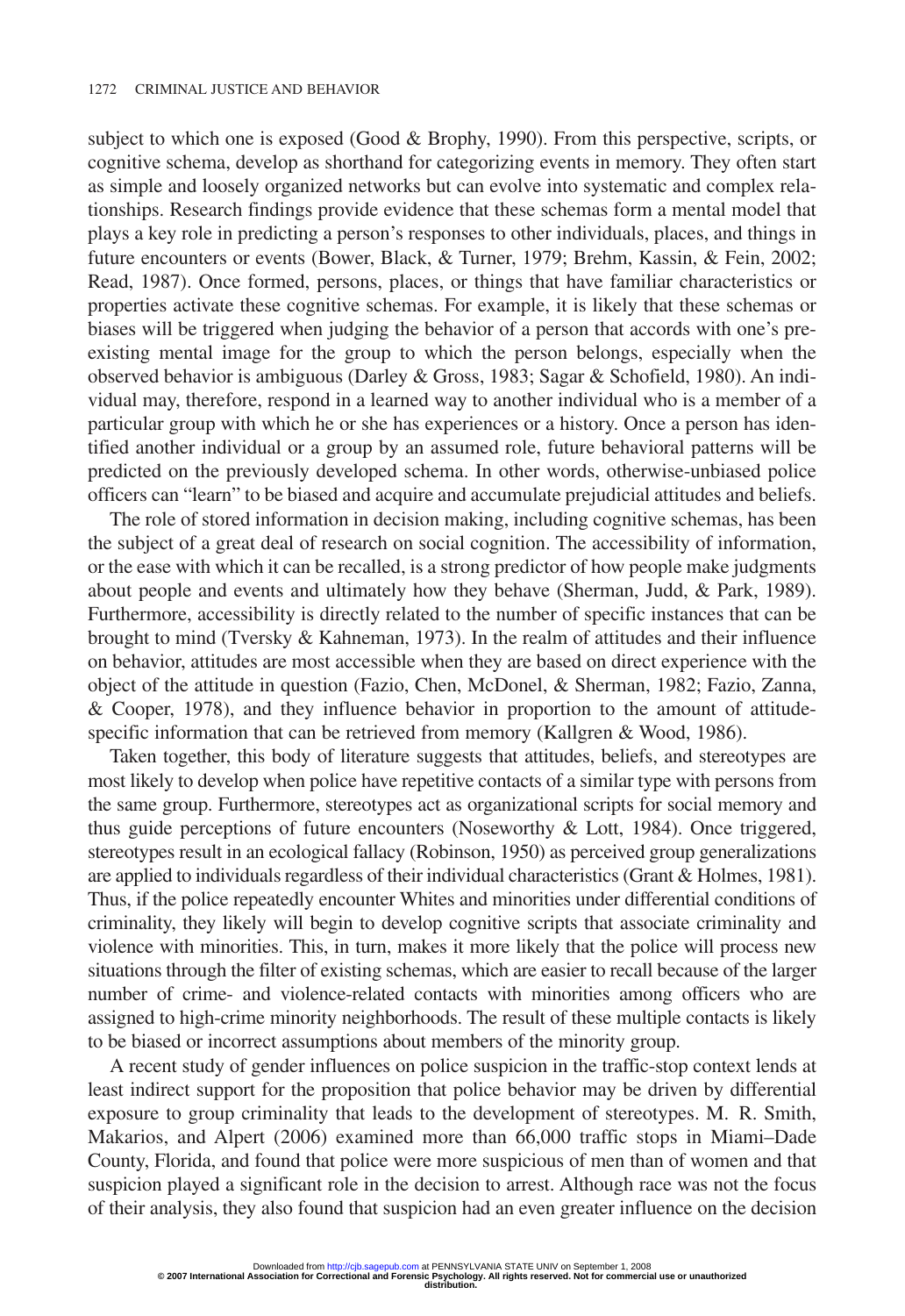to arrest Black drivers than it did female drivers. They concluded that their theory of differential suspicion based on exposure over time to higher levels of crime and violence by men required modification in the race context. Most Miami–Dade officers worked in areas that were not heavily populated by Blacks, and thus, the increased probability of arrest for Blacks could not be explained *solely* on the basis of differential exposure to higher rates of crime among Blacks, even if such higher rates existed. They suggested that other cognitive mechanisms might also help explain the disparate treatment of minorities by police, including the phenomenon of illusory correlation.

# **THE ILLUSORY CORRELATION PHENOMENON**

In addition to cognitive schemas that may develop among officers who have disproportionate contact with minority offenders, another cognitive process may explain the existence of racial stereotypes among a broader group of police officers. Among social psychologists, the concept of illusory correlation refers to a purported correlation between two classes of events that are either not correlated or are correlated to a lesser degree than reported (Chapman, 1967). Hamilton and Gifford (1976) were among the first to document the existence of an illusory correlation between distinctive behaviors and minority group membership. In their experiment, they examined the ability of research subjects to accurately recall the frequency of occurrence of desirable and undesirable behaviors attributed to two arbitrarily created groups. One of the groups was a designated "majority" group and contained 26 different, hypothetical, stimulus persons engaged in 26 unique behaviors (e.g., visiting a sick friend in a hospital). The "minority" group contained a smaller number of hypothetical, stimulus persons (13) engaged in 13 different behaviors. Despite the differences in group size, desirable and undesirable behaviors were described within both groups according to the same 9:4 ratio.

When asked to recall how many statements had described undesirable behaviors within each group, the 36 student research subjects overestimated the occurrence of the undesirable behaviors among the minority group. Likewise, when asked to subjectively rate the groups on social and intellectual desirability, the research subjects rated the minority group significantly lower than the majority group, despite the fact that members of both groups had engaged in desirable and undesirable behaviors at exactly the same rates. Hamilton and Gifford (1976) repeated the experiment by reversing the ratio of good to bad behaviors (i.e., more bad behaviors than good) and produced similar results: Research subjects overattributed the desirable behaviors to the minority group in the second experiment, which led to higher trait ratings for the smaller group. Thus, the research subjects in both experiments developed an illusory correlation by overestimating less frequently occurring behaviors among minority group members. Hamilton and Gifford suggested that this individual, cognitive basis for the formation of group stereotypes may reinforce existing socially learned or culturally transmitted stereotypes.

Hamilton and Gifford's (1976) findings with respect to illusory correlation and stereotype formation have been reproduced in a variety of experimental settings. For example, Hamilton, Dugan, and Trolier (1985) replicated Hamilton and Gifford's original findings among a different group of research subjects  $(N = 24)$  using a substantially similar methodology. To further test whether illusory correlations formed as the result of lowered evaluations of the minority group, or elevated evaluations of the majority group, the researchers used a free recall exercise and found that the subjects recalled a higher proportion of negative behavior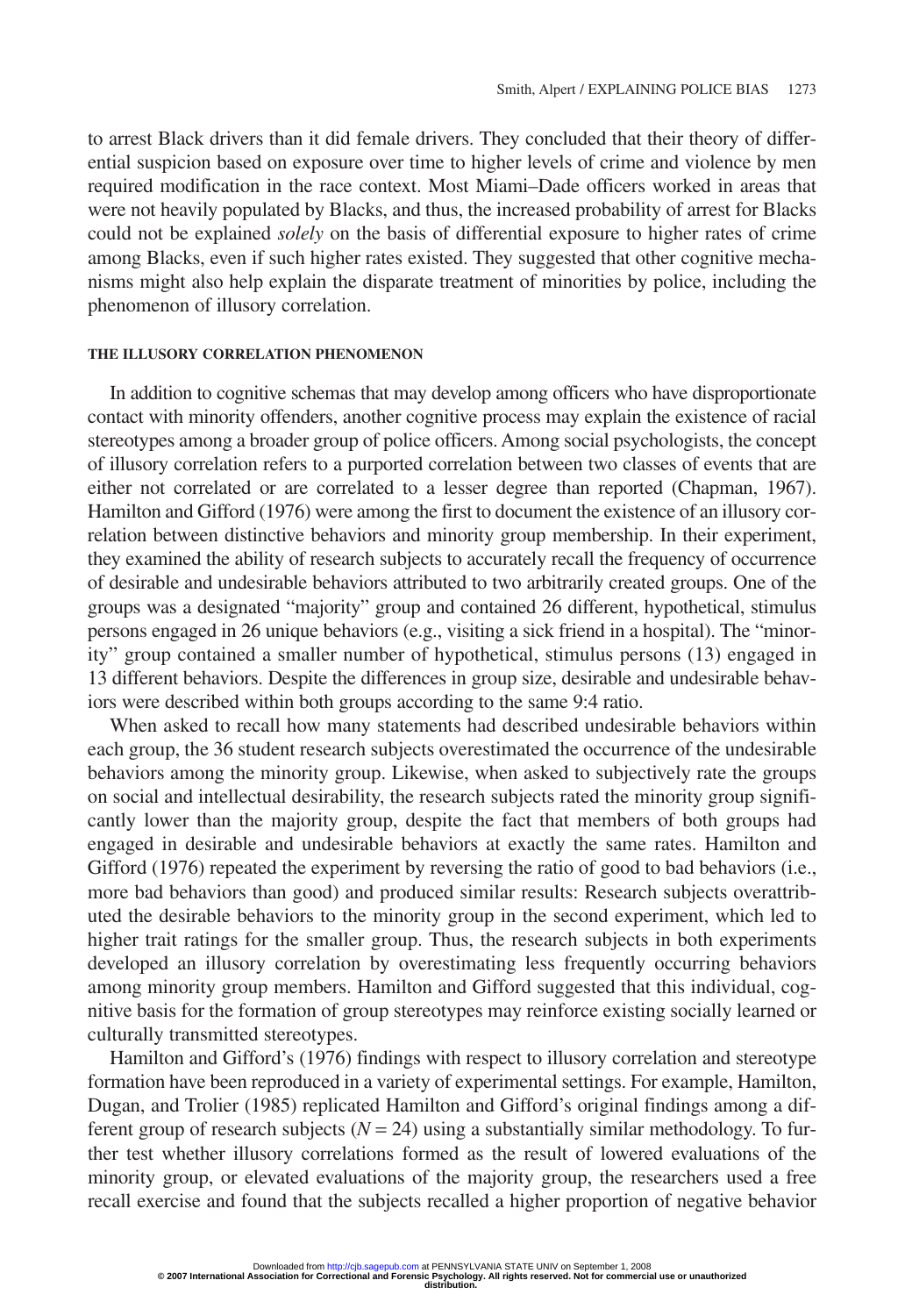sentences associated with the minority group than for any other behavior and/or group combination. This suggests that illusory correlation formation indeed results from the differential retention of negative behaviors that co-occur with minority groups.

At this point, the existence of the illusory correlation phenomenon is a robust and welldocumented finding that can contribute to the formation of group stereotypes (McConnell, Sherman, & Hamilton, 1994). It comes as no surprise, therefore, that in their meta-analysis of 17 illusory correlation experiments, Mullen and Johnson (1990) found the illusory correlation effects to be both moderately strong<sup>3</sup> and highly significant. Overall, and because of an unconscious anomaly in the processing and encoding of information, experimental subjects will routinely overestimate the occurrence of negative behaviors among minority group members and will subsequently evaluate those groups on likeability and trait indices more negatively than majority groups. In the racial profiling context, this research suggests that when they are exposed to negative behaviors by minority citizens, police officers will overestimate the prevalence of such behaviors, which will reinforce preexisting racial stereotypes, at the very least, and may even cause the development of such stereotypes when they did not previously exist.

Taken together, the research findings on cognitive schemas and illusory correlations have significant implications for the development of a cognitive-based theory of racial profiling. Conventional views on racial profiling focus on discriminatory intent. In fact, proof of purposeful discrimination is a necessary component of an Equal Protection-based claim of racial profiling (*United States v. Armstrong*, 1996). However, the available social–psychological research suggests that if racial profiling is occurring, it is most likely the result of subconscious attitudes resulting either from differential exposure to group criminality or by the illusory correlation phenomenon, which causes police officers to overestimate the prevalence of negative behaviors among minority group members. Still missing from the puzzle, though, is a link between stereotype formation and profiling behavior. Assuming for a moment that police officers are predisposed to develop negative stereotypes about minority groups through subconscious psychological mechanisms, will they act on those stereotypes? Does the existence of racial stereotypes among the police translate into an increased probability that they will stop, ticket, search, or arrest minority citizens disproportionately to Whites? We now turn to these questions and review what we know about the connection between stereotypical attitudes and discriminatory behavior.

# **CONNECTIONS BETWEEN STEREOTYPES AND BEHAVIOR**

Despite the significant volume of literature on the formation of racial stereotypes, surprisingly little is known about the relationship between stereotypes and actual discriminatory behavior. When examining this relationship, it is important to remember that police officers operate in a highly discretionary environment (Brown, 1981; Davis, 1975; Muir, 1977). On the street, where decisions are typically made, police officers possess significant discretionary authority that is largely unchecked by immediate supervisory oversight; it is rare, for example, for a supervisor to be present [at the scene o](http://cjb.sagepub.com)f a traffic or pedestrian stop. In such settings, officers may choose to stop a citizen or allow him or her to pass without intervention. If the officer chooses to make a stop, then he or she is presented with a range of possible actions that will determine the outcome of the stop: If a violation was observed, the officer can issue a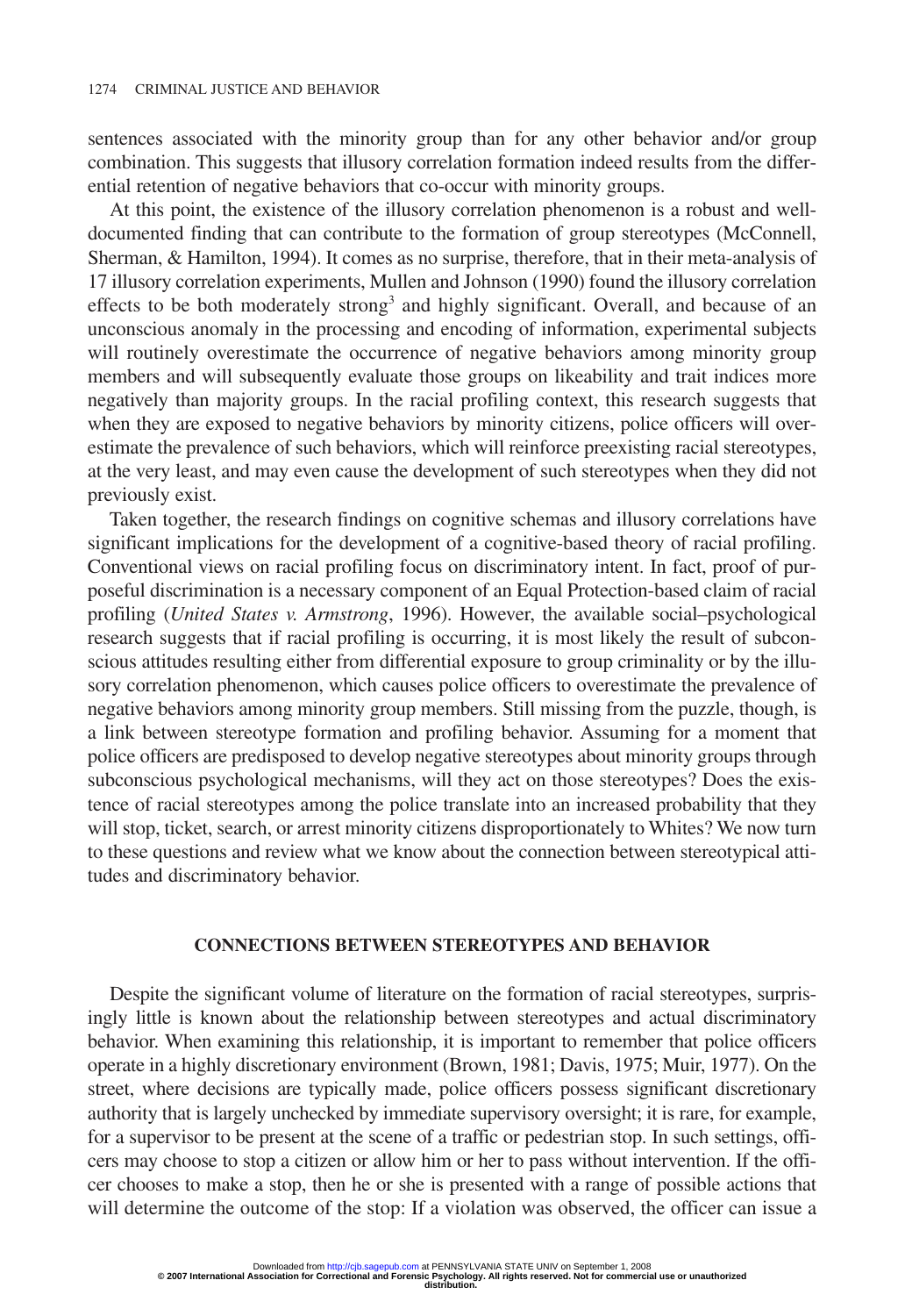citation and, in doing so, can often decide on a greater or lesser charge—speeding as opposed to reckless driving, for example. In some cases, the officer can decide between issuing a citation and making a custodial arrest. Alternatively, the officer could allow the citizen to proceed with a written or verbal warning. Similar choices may exist with respect to conducting searches, running computer-record checks, or towing a vehicle (Alpert Group, 2004), all of which reveal the level of discretion that lies with the officer.

Research that has attempted to examine the relationship between police officer attitudes and behavior is rare and generally produces null findings (Worden, 1989). For example, Worden's (1989) analysis of Police Services Study observational data failed to find a clear connection between officer attitudes (as measured by a questionnaire) and observed behaviors (stops, arrests, or other dispositions). Importantly, however, his attitudinal indices did not include measures of racial stereotyping or prejudice, and so questions remain about the role that such stereotypes may play in police decision making or whether they may have a more powerful influence on behavior than officer attitudes about role orientation, legal restrictions, citizen respect, discretion, or the like.

In fact, at each of the traffic-stop decision points that show evidence of racial disparities, the possibility remains that unconsciously held racial stereotypes could influence the choices that police officers make and, in the aggregate, produce measurable disparities among White and minority drivers. However, research that has examined the linkage between stereotypes and discriminatory behavior is likewise rare and inconsistent (Dovidio, Brigham, Johnson, & Gaertner, 1996). For example, in a simulated performance-evaluation exercise, Feldman and Hilterman (1977) found no relationship between Whites' stereotypes of Blacks and their evaluations of Black workers. Brigham (1971), however, found a correlation (albeit a weak one) between cognitive stereotypes and the evaluation by Whites of hypothetical Black juvenile offenders.

In a similar and more recent experiment, Graham and Lowery (2004) employed subliminal racial priming to test the effect of unconscious racial stereotypes held by police and juvenile probation officers on their evaluations of hypothetical adolescent offenders. A sample of 105 police officers and 91 juvenile probation officers was primed with words related either to the racial category of Black or to a race-neutral condition. The priming took place through words flashed on a computer screen that appeared too quickly to register in conscious awareness. Once primed, the research subjects were presented with two vignettes involving crimes committed by hypothetical juvenile offenders whose race was deliberately left ambiguous. In the first experiment, the police officer subjects were asked to rate the delinquents according to personality traits, perceived culpability, and expected recidivism. They were also asked to indicate how they would handle the situation if called to the scenes represented in each vignette: Let the suspect off with a warning, arrest the suspect on misdemeanor charges, or arrest the suspect on felony charges. In the second experiment, the juvenile probation officers were asked to rate the delinquents in the same manner but were given the following choices as potential hypothetical responses: Let the suspect off with a warning, place the suspect on informal probation, cite the suspect to juvenile traffic court, or refer the suspect to a district attorney.

In both experiments, the police officers and juvenile probation officers who had been racially primed rated the hy[pothetical de](http://cjb.sagepub.com)linquents as more mature and gave them higher negative-trait ratings related to violence and bad character. They also judged them to be more culpable and deserving of harsher treatment. Structural equation modeling showed that the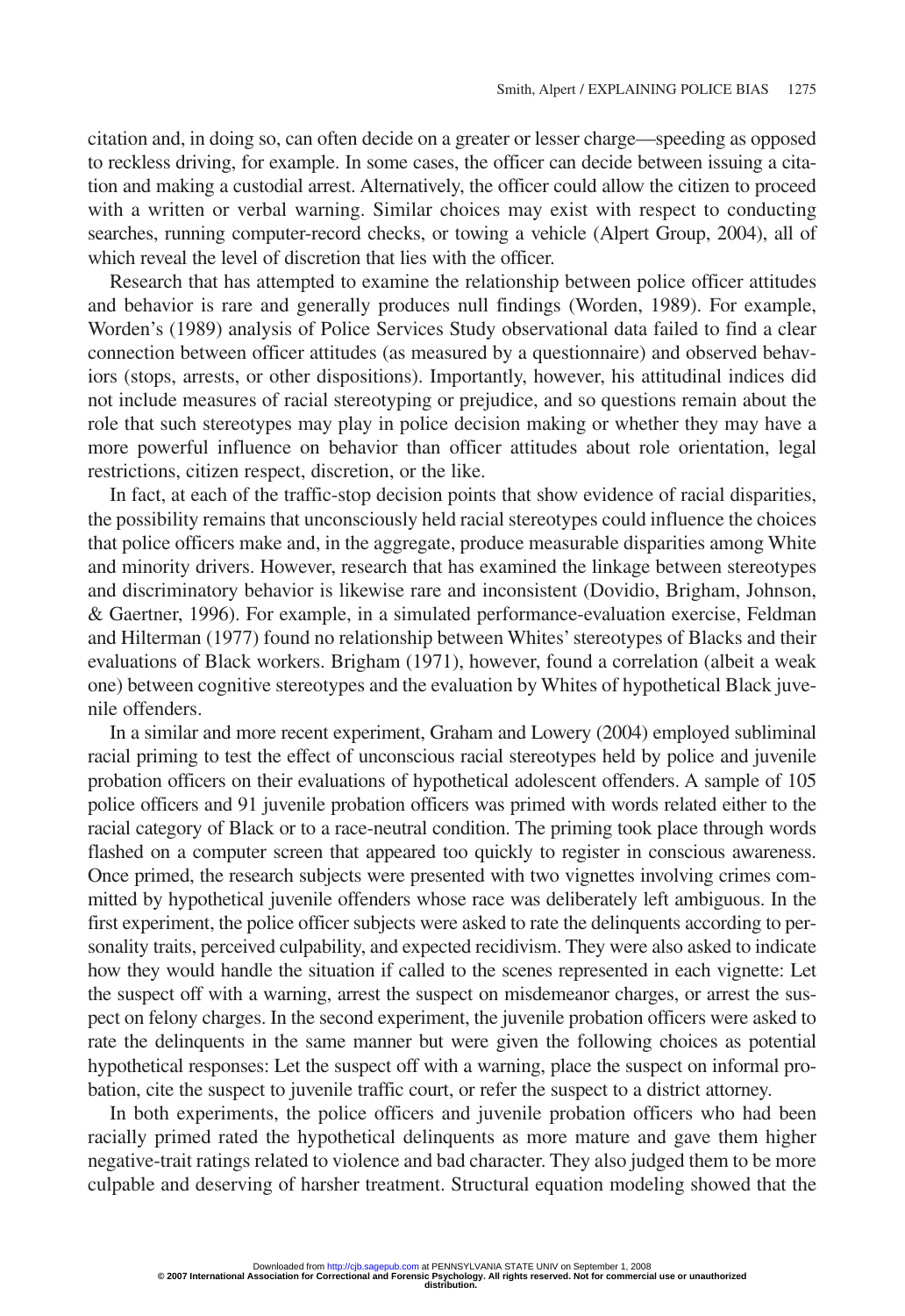racial priming affected judgments about culpability both directly and indirectly through trait inferences. The researchers concluded that unconscious racial stereotypes can be activated in actual criminal justice decision makers and that, once activated, those stereotypes can influence judgments and behavioral intentions.

Traditionally, racial stereotypes, prejudice, and discrimination have been considered closely related phenomena (Dovidio et al., 1996). Dovidio and colleagues' (1996) meta-analysis of the existing research on the linkages among these concepts reveals some support for this supposition. Across studies, these researchers found a moderate relationship between racial attitudes and discrimination  $(r = .32)$  but note that their conclusions must be viewed with caution because of the limited number of studies that have directly explored the connections between racial attitudes and discriminatory behavior. Graham and Lowery's (2004) more recent work on subliminal racial priming—which was not reviewed by Dovidio et al.—provides additional evidence that unconscious racial stereotypes may indeed influence decision making by criminal justice actors. The work of these researchers helps point toward a general theory of racial profiling that includes a hypothesized connection between stereotypical beliefs about racial groups and subconscious disparate treatment of minority citizens by the police.

# **SPECIFYING A THEORY OF RACIAL PROFILING**

Our theoretic approach begins with the axiom that police officers view themselves first and foremost as crime fighters—soldiers in a "war" on crime with battle lines drawn between us (the police) and them (criminals; see Betz, 1988; Crank, 2004; Kraska, 2001; Kraska & Kappeler, 1997). From this perspective, officers quickly learn to become suspicious of anyone who does not wear a police uniform. Suspicion, however, is not uniformly applied. Van Maanen (1996, p. 163) noted the differences in how police treat those whom they suspect of having committed a crime (suspicious persons) compared to those who do not accept the police definition of a situation ("assholes") or those who fall into neither of the other two categories ("know-nothings"). Furthermore, police beliefs about which citizens are likely to be involved in crime are based on a variety of individual, behavioral, and situational cues, including race and gender (Bittner, 1970; Rubinstein, 1973; Skolnick, 1994).

As a result, police in some communities have a long and ill-famed reputation for racial discrimination and increased suspiciousness of minorities (D. Smith, Visher, & Davidson, 1984; Walker, Spohn, & DeLone, 2004; Williams & Murphy, 1990). In the area of pedestrian stops or traffic enforcement, these views may result in the differential treatment of minority, powerless, or disrespectful citizens (Lundman, 1979). By the same token, police are not immune to the unpleasant reality that crime is unevenly distributed in American society (M. R. Smith & Petrocelli, 2001). African Americans, for example, commit more violent street crime on a per-capita basis than do Whites and Asians (FBI, 2003; U.S. BJS, 2002b). Similarly, poverty (Block, 1979; Taylor & Covington, 1988), age (Hirschi & Gottfredson, 1989), and gender (FBI, 2003; U.S. BJS, 2002a) are strong and consistent predictors of criminality.

Overlaid with the predisposition of the police toward suspiciousness and the skewed distribution of crime in society [is a cognitiv](http://cjb.sagepub.com)e perspective on stereotyping that suggests that repeated contacts with groups that demonstrate disproportionate levels of crime or antisocial behavior may result in the development of scripts that can influence how police perceive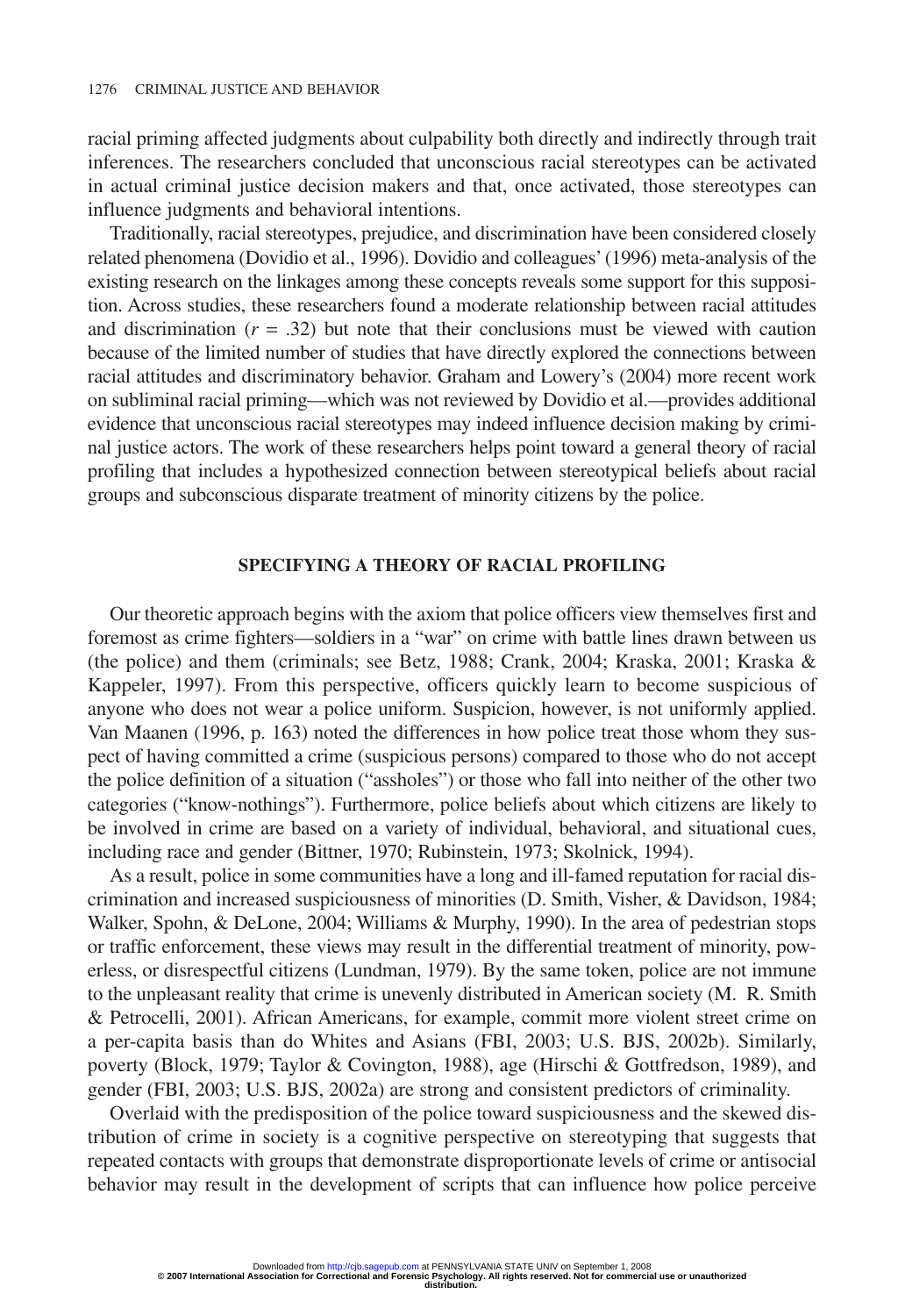members of such groups in street-level encounters (Bower et al., 1979; Brehm et al., 2002; Read, 1987). Once these cognitive schema are formed, they are easily recalled and likely will influence future attitudes and behavior. Such scripts are most likely to develop among officers assigned to high-crime minority neighborhoods or who otherwise serve in positions that bring them into repeated contact with mostly minority offenders.

Likewise, the well-documented cognitive phenomenon of illusory correlation suggests that even police officers who do not routinely come into contact with minority offenders will likely overestimate the prevalence of negative behaviors among minorities, which in turn, can lead to the formation of race-based stereotypes. These stereotypes serve to reinforce socially learned and culturally transmitted beliefs about race that police officers frequently bring with them to the job. Indeed, more than 100 studies have demonstrated that Whites in American society hold automatic negative associations with Blacks and other minority groups (Blair, 2002).

However, police work provides a fertile environment for the creation of negative racial stereotypes beyond those that the society at large produces. Because of their unique role in maintaining social control, police officers must routinely contact and intervene in the affairs of those who violate the law and other social norms. Either through learned cognitive schemas or the mechanism of illusory correlation, police officers are at high risk for developing racial stereotypes about the people with whom they interact in the course of their duties. Although the traditional view of racial profiling holds that police officers intentionally target minority citizens for disparate treatment during traffic or pedestrian stops (Harris, 2002), a growing and persuasive body of literature suggests that such stereotypes can be activated and used outside of conscious awareness (Graham & Lowery, 2004; Greenwald & Banaji, 1995).

We propose that such *unconscious* racial profiling is the most plausible explanation for the widespread empirical findings of disparities in traffic- and pedestrian-stop outcomes. This aversive form of racism (Gaertner & Dovidio, 2000) operates predominately through nonpurposive discriminatory decision making that manifests itself in the ambiguous and discretionary-laden world of street-level police work. As Gaertner and Dovidio (2000) have suggested, bias is most likely to occur within the aversive paradigm when norms governing appropriate behavior are ambiguous. Police stops of citizens are highly discretionary, largely unsupervised, and governed by only minimal evidentiary requirements (*Delaware v. Prouse*, 1979). As a result, traffic and pedestrian stops provide a perfect environment for unconscious racial bias to occur. It is no surprise, then, that a large and growing body of empirical literature documents disparities in the treatment of White and minority citizens who are stopped by the police.

Recognizing that racial profiling, where it exists, is largely nonvolitional does not diminish the fact that, in some cases, police treat minorities differently from Whites either out of racial animus or as part of an intentional strategy to attack crime or disorder. Thus, we do not reject the arguments of those who believe that police do profile minorities on purpose in some cases. Instead, we have attempted to demonstrate that unconscious racial stereotyping and its influence on decision making is the most likely explanation for the racial disparities observable in the stop patterns of most law enforcement agencies that have been the subjects of empirical studies. [Neither raci](http://cjb.sagepub.com)al hatred on the part of the police nor their strategic use of race as a decision-making criterion is a convincing explanation for the patterns evident in the available data.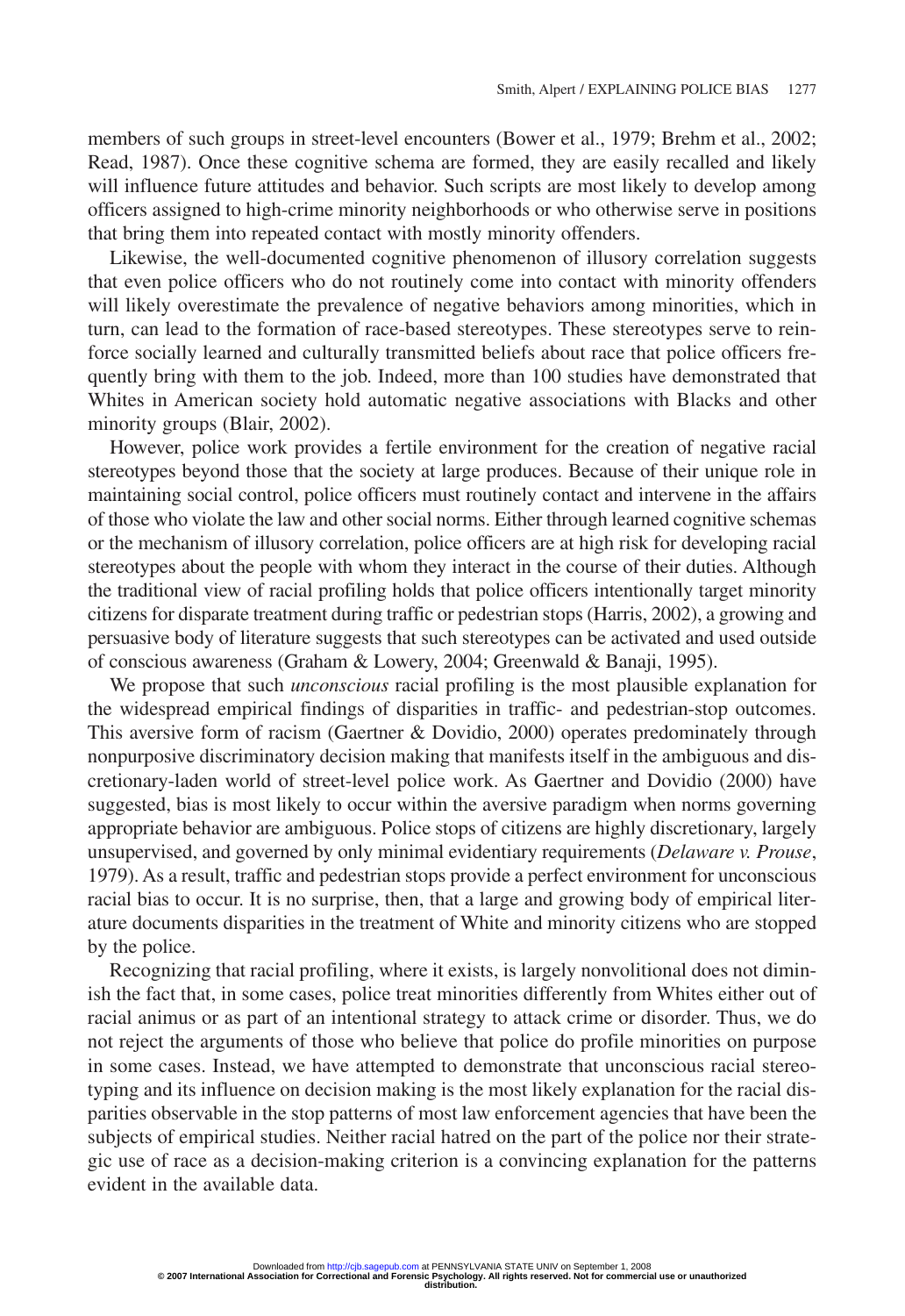# **A RESEARCH AGENDA**

Our theory of unconscious racial stereotyping is based on our review of the available empirical literature on racial profiling and on the results of related social–psychological research. At this point, the theory needs empirical verification, which is especially challenging given the inherent difficulties in distinguishing conscious from unconscious attitudes and behaviors. Thus, this final section proposes two distinct but related strands of research: The first uses stop data to examine the relationship between racial demography and officer behavior, and the second uses laboratory methods from social psychology to disentangle officers' motives.

As to the first strand of the proposed research agenda, the current literature on racial profiling gives comparatively little attention to the relationship between officer characteristics and the race of citizens stopped. Those studies that have examined the influence of officer characteristics on stop outcomes have focused primarily on officer race or job assignment (drug interdiction or street crimes unit) as predictor variables of interest (Engel & Calnon, 2004; New York Attorney General's Office, 1999; M. R. Smith & Petrocelli, 2001; W. R. Smith et al., 2003). However, our theory suggests the importance of examining *where* an officer works and how the demographic characteristics of those with whom the officer interacts on a repeated basis may influence the officer's discretionary choices.

Specifically, research is needed to determine whether officers who are differentially exposed to minority criminality—by, for example, working in high-crime minority neighborhoods—treat minority citizens differently from officers who work in mostly White neighborhoods. The conditioning component of our theory suggests that differential exposure of officers to high levels of minority criminal involvement may result in more punitive treatment of minority citizens. To examine this issue, researchers could employ a quasiexperimental design to compare the stop activities of officers who work in high-crime minority neighborhoods to officers who work in lower crime White areas. The results from this study would provide indirect (but critical) evidence that social conditioning may be occurring at differential rates in these different areas.

To test the illusory correlation component of our theory, another study could be designed to compare the stop activities of officers who work in mostly minority cities to those who work in majority White cities. According to our theory, officers who work in cities with clear majority and minority populations would be expected to overestimate the prevalence of crime among the minority population and may treat that group more punitively than the majority population. Because the theory of illusory correlation is "color-blind," officers in majority–minority cities (e.g., Detroit) would be expected to treat Whites more harshly than the dominant minority group, whereas officers who work in mostly White cities (e.g., Spokane, Washington) would demonstrate an opposite pattern of behavior.

Once research findings have established (or rejected) these patterns, a second strand of research is needed to identify whether the differential treatment of citizens is the result of conscious or unconscious processes. In other words, even if actual stop patterns are consistent with our theoretical predictions, those patterns may not mean that officers are acting unconsciously. Officers [could still be](http://cjb.sagepub.com) acting out of conscious bias; thus, the second strand of research would use various social–psychological research strategies in experimental settings to see whether officers' responses differ based on whether they work in minority or White neighborhoods or minority or White cities.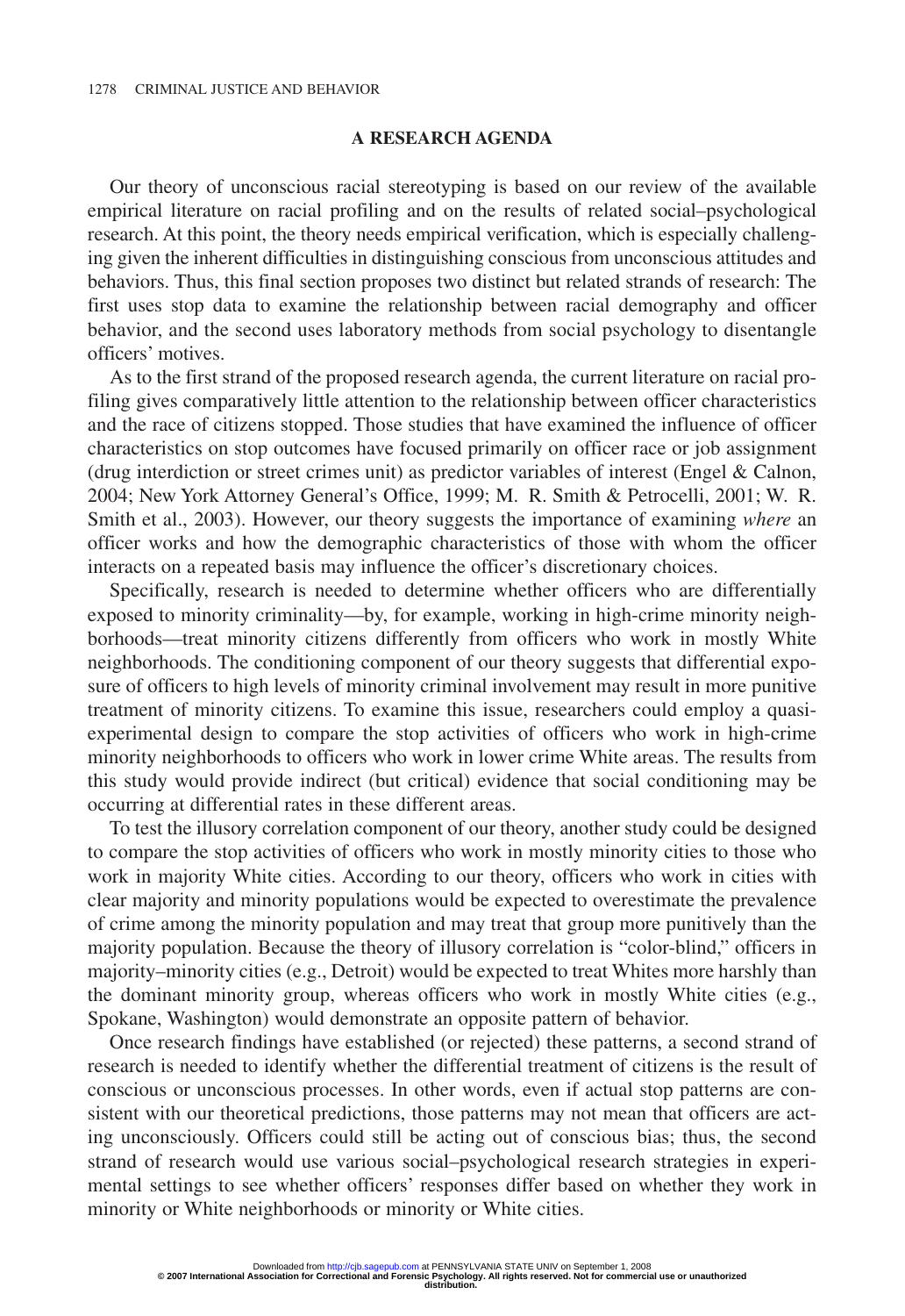Along these lines, we first suggest using the Implicit Association Test (IAT, or similar instrument), which examines subjects' automatic associations between given attitude objects and attributes. The IAT, administered by paper and pencil or electronically, measures how closely associated a given object such as lightness or darkness is with an evaluative attribute (e.g., good or bad). The more closely related the objects are to the evaluative attributes, then the stronger is the implicit attitude. Implicit attitudes control people's repeated or automatic reactions to objects and people and help to shape their subsequent interactions (see Olson & Fazio, 2003).

An example from prior research illustrates the utility of this test. Olson and Fazio (2003) examined White students' attitudes toward race by providing pictures of faces of Blacks and Whites and having the subjects maintain a mental image of the pictures' attributes before assigning pleasant and unpleasant adjectives to them. Subjects demonstrated prejudice against Blacks, leading to the conclusion that they are construed more negatively as a group and, consequently, perceived more negatively on an individual level even in instances when no individual interaction occurred on which to base a judgment.

In addition to the IAT or similar instrument, researchers could use subliminal priming to examine unconscious attitudes and behaviors among officers who work in neighborhoods or cities with different dominant populations. Building on the work of Graham and Lowery (2004), for example, researchers could employ subliminal priming to test the differences in how officers make discretionary decisions when they are differentially exposed to various racial groups based on the neighborhood or city characteristics of where they work. If differential treatment can be identified based on racial exposure in the first strand of research, then this second line of inquiry can help pinpoint whether the cause of such treatment is conscious decision making or unconscious stereotyping. Not only would this second line of research serve as a direct test of our theory, but it also could lead to a significant change in how racial profiling is perceived. More important, it could lead to planned interventions that in turn could help reduce or eliminate the unconscious influence of race on police decision making.

# **CONCLUSION**

We have developed a general theory of police behavior that explains why police officers treat minority group members more harshly than they treat White citizens. Although officers who treat minorities differently from Whites could be acting out of racial animus, it is far more likely that they possess unconscious biases toward minority citizens that are created through either differential exposure to groups involved in deviant or criminal behavior (social conditioning; Kowalski, 2003; Laviolette & Silvert, 1951) or through illusory correlation mechanisms (Hamilton & Gifford, 1976). As we have argued, stereotypes most likely develop through repeated contacts with a minority group and subsequently guide perceptions in future encounters. The result is that future contacts with members of these groups will be driven by existing or yet-to-be formed schemas. Beyond these cognitive schemas, the phenomenon of illusory correlation offers an important and as-yet-unconfirmed explanation for the harsher treatment of [minority grou](http://cjb.sagepub.com)p members by the police in comparison to their treatment of White citizens.

Once our theory has been subjected to empirical testing and validation, future researchers and policy makers can address how best to minimize the influence of unconscious racial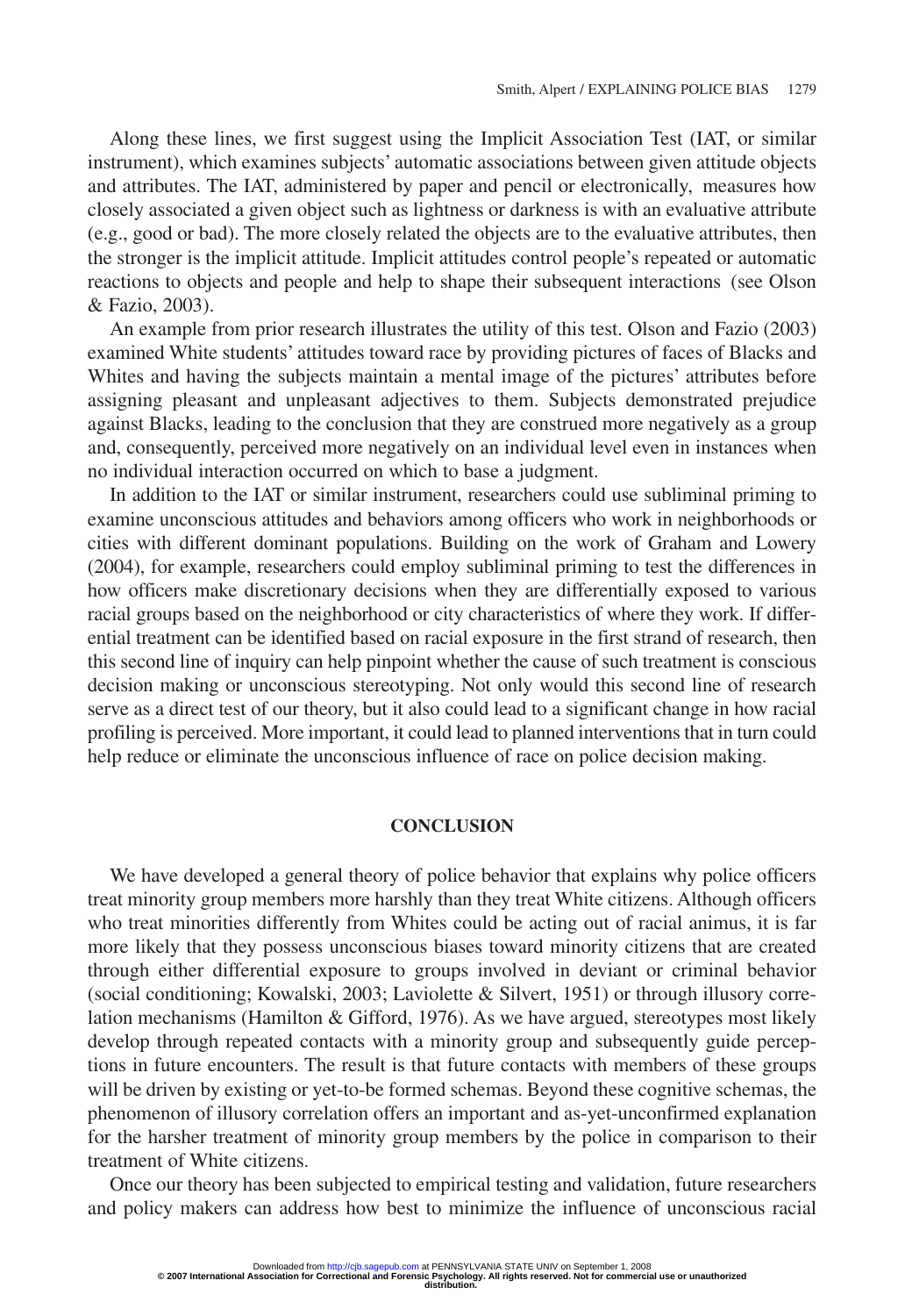stereotypes on police behavior. Because our theory explains that biased policing is based on unconscious stereotypes, policies that focus on breaking down the cognitive scripts on which stereotypes are based can be key to changing officer attitudes and behavior. For example, officers assigned to predominantly minority, high-crime areas for an extended period of time may develop scripts that make them suspicious of minorities in general. Regularly changing officers' beat assignments based on crime characteristics and neighborhood demographic factors could help to prevent the development of those scripts. Similarly, officers who work in specialty units (e.g., gang or juvenile) that bring them into disproportionate contact with young, male, minority offenders may also develop these scripts. Rotating officers out of these units at regular intervals may help to reduce the development of racial stereotypes. Before any such policy changes are implemented, however, our theory must first be subjected to empirical study and validation.

#### **NOTES**

1. Hit rates typically refer to the proportion of searches that actually produce contraband. Lower hit rates for minorities are often viewed as evidence of racial bias, as they suggest that minorities are searched under lower evidentiary standards than Whites, which produces greater numbers of "false positives" (Ayres, 2001).

2. Loo (2003) conducted a meta-analysis of reported police-suicide studies and found lower rates of suicide among police in the Americas (which included Canada) when compared to national or regional suicide rates. Loo argues that suicide researchers should pay closer attention to a host of methodological issues when reporting results.

3. The *r2* for combined group estimation tasks was .211 when the distinctive behaviors of the minority group were negative.

# **REFERENCES**

Allport, G. W. (1954). *The nature of prejudice*. Reading, MA: Addison-Wesley.

- Alpert, G. P., Becker, E., Gustafson, M. A., Meister, A. P., Smith, M. R., & Strombom, B. A. (2006, July). *Pedestrian and motor vehicle post-stop data analysis report*. Los Angeles: Analysis Group. Retrieved February 22, 2007, from http://www.analysisgroup.com/AnalysisGroup/uploadedFiles/Publishing/Articles/LAPD\_Data\_Analysis\_Report\_ 07-5-06.pdf
- Alpert, G. P., Smith, M. R., & Dunham, R. (2004). Towards a better benchmark: Assessing the utility of not-at-fault traffic crash data in racial profiling research. *Justice Research and Policy*, *6*, 44-69.
- Alpert Group. (2004). *Miami–Dade Racial Profiling Study*. Columbia, SC: Author.

Alschuler, A. W. (2002). Racial profiling and the constitution. *University of Chicago Legal Forum*, *2002*, 163-269.

Aronson, E. (1992). *The social animal* (6th ed.). New York: Freeman.

Arrigo, B., & Garsky, K. (2001). Police suicide: A glimpse behind the badge. In R. G. Dunham & G. P. Alpert (Eds.), *Critical issues in policing* (4th ed., pp. 664-680). Prospect Heights, IL: Waveland.

- Ayres, I. (2001). *Pervasive prejudice? Unconventional evidence of race and gender discrimination*. Chicago: University of Chicago Press.
- Barlow, D. E., & Barlow, M. H. (2000). *Police in a multicultural society: An American story*. Prospect Heights, IL: Waveland. Bell, J. (1992). In search of a discourse on aging: The elderly on television. *The Gerontologist*, *32*, 305-311.
- Betz, J. (1988). Police violence. In F. A. Elliston & M. Feldberg (Eds.), *Moral issues in police work* (pp. 177-196). Totowa, NJ: Rowman and Allanheld.
- Bittner, E. (1970). *The functions of the police in a modern society*. Chevy Chase, MD: National Institute of Mental Health.

Blair, I. V. (2002). The malleability of automatic stereotypes and prejudice. *Personality and Social Psychology Review*, *6*, 242-261.

- Block, R. (1979). Community, environment, and violent crime. *Criminology*, *17*, 46-57.
- Bower, G., Black, J., & Turner, T. (1979). Scripts in text comprehension and memory. *Cognitive Psychology*, *11*, 177-220. Brehm, S., Kassin, S., & Fein, S. (2002). *[Social psycholo](http://cjb.sagepub.com)gy* (5th ed.). Boston: Houghton-Mifflin.
- Brewer, M. B. (1979). In-group bias in the minimal intergroup situation: A cognitive-motivational analysis. *Psychological Bulletin*, *86*, 307-324.
- Brigham, J. C. (1971). Racial stereotypes, attitudes, and evaluations of and behavioral intentions toward Negroes and Whites. *Sociometry*, *34*, 360-380.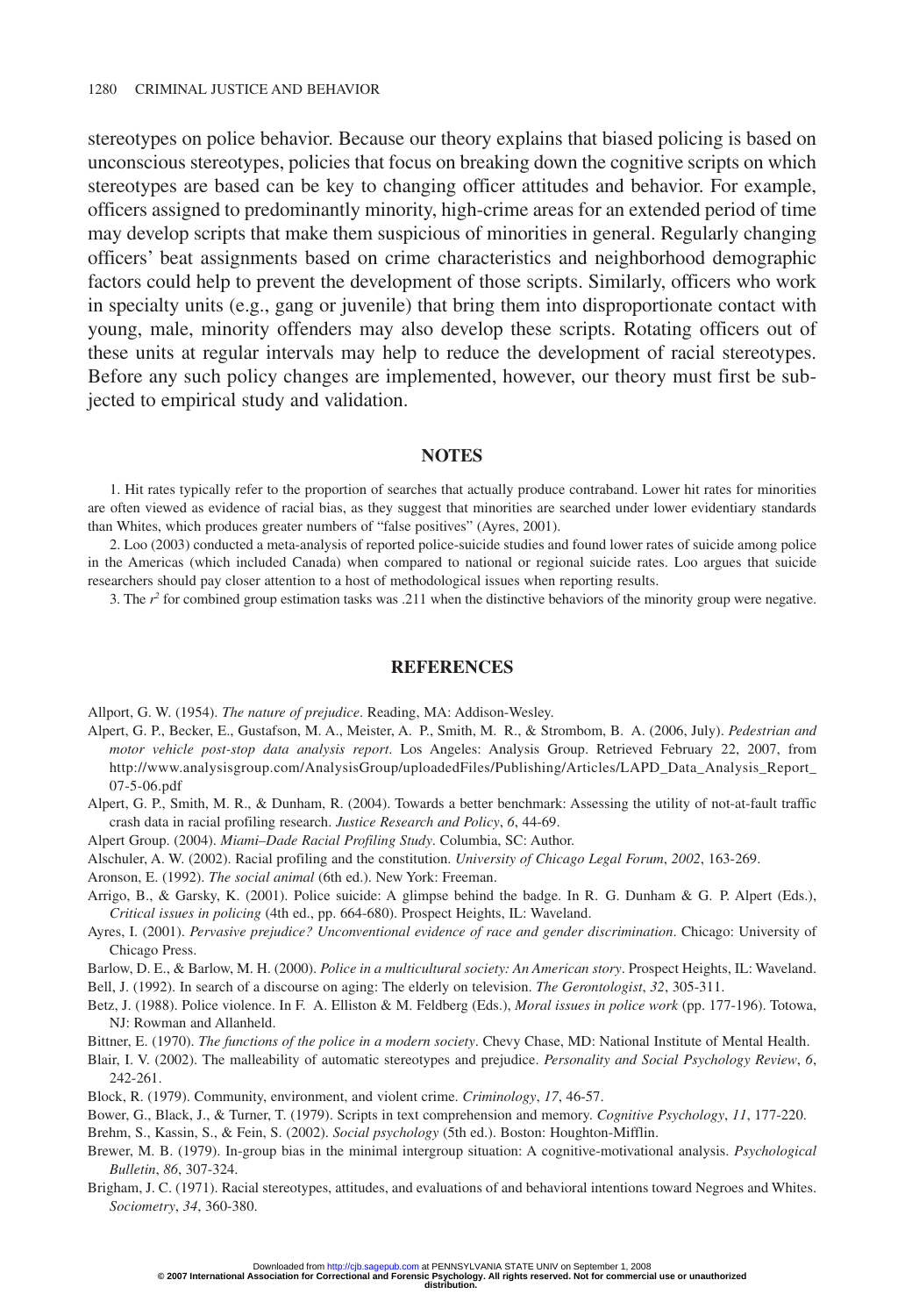Brown, M. (1981). *Working the street: Police discretion and the limits of reform*. New York: Russell Sage.

- Chapman, L. J. (1967). Illusory correlation in observational report. *Journal of Verbal Learning and Verbal Behavior*, *6*, 151-155. Crank, J. P. (2004). *Understanding police culture* (2nd ed.). Conklin, NY: Anderson.
- Crank, J. P., & Caldero, M. (1991). The production of occupational stress in medium-sized police agencies: A survey of line officers in municipal departments. *Journal of Criminal Justice*, *19*, 339-349.
- Darley, J. M., & Gross, P. G. (1983). A hypothesis-confirming bias in labeling effects. *Journal of Personality and Social Psychology*, *44*, 20-33.

Davis, K. (1975). *Police discretion*. St. Paul, MN: West.

Delaware v. Prouse, 440 U.S. 648 (1979).

Dollard, J. (1987). *Class and caste in a southern town*. New Haven, CT: Yale University Press.

- Dovidio, J. F., Brigham, J. C., Johnson, B. T., & Gaertner, S. L. (1996). Stereotyping, prejudice, and discrimination: Another look. In C. N. Macrae, C. Stangor, & M. Hewstone (Eds.), *Stereotypes and stereotyping* (pp. 276-319 ). New York: Guilford.
- Engel, R., & Calnon, J. (2004). Examining the influence of driver's characteristics during traffic stops with police: Results from a national survey. *Justice Quarterly*, *21*, 702-742.
- Engel, R. S., Calnon, J. M., & Bernard, T. J. (2002). Theory and racial profiling: Shortcomings and future directions in research. *Justice Quarterly*, *19*, 249-273.

Fagan, J., & Davies, G. (2000). Street stops and broken windows: Terry, race and disorder in New York City. *Fordham Urban Law Journal*, *28*, 457-504.

- Farrell, A., McDevitt, J., Bailey, L., Andresen, C., & Pierce, E. (2004). *Massachusetts Racial and Gender Profiling Study*. Boston: Northeastern University Institute on Race and Justice. Retrieved February 22, 2007, from http://www .boston.com/globe/metro/packages/tickets/profiling\_finalreport.pdf
- Farrell, A., McDevitt, J., Cronin, S., & Pierce, E. (2003). *Rhode Island Traffic Stop Statistics Act final report*. Boston: Northeastern University Institute on Race and Justice. Retrieved February 22, 2007, from http://www.racialprofilinganalysis .neu.edu/IRJ\_docs/RIFinalReport.pdf
- Fazio, R. H., Chen, J., McDonel, E. C., & Sherman, S. J. (1982). Attitude accessibility, attitude–behavior consistency, and the strength of object-evaluation association. *Journal of Experimental Social Psychology*, *18*, 339-357.
- Fazio, R. H., Zanna, M. P., & Cooper, J. (1978). Direct experience and attitude-behavior consistency: An information processing analysis. *Personality and Social Psychology Bulletin*, *40*, 48-51.

Federal Bureau of Investigation (FBI). (2003). *Crime in the United States*. Washington, DC: Author.

- Feldman, J. M., & Hilterman, R. J. (1977). Sources of bias in performance evaluation: Two experiments. *International Journal of Intercultural Relations*, *1*, 35-57.
- Fishman, J. A. (1956). An examination of the process and function of social stereotyping. *Journal of Social Psychology*, *43*, 27-64.

Fogelson, R. M. (1977). *Big city police*. Cambridge, MA: Harvard University Press.

- Fridell, L., Lunney, R., Diamond, D., & Kubu, B. (2001). *Racially biased policing: A principled response*. Washington, DC: Police Executive Research Forum. Retrieved February 22, 2007, from http://www.policeforum.org/upload/Racially BiasedPolicingfull%5B1%5D\_715866088\_12302005114449.pdf
- Gaertner, S. L., & Dovidio, J. F. (2000). The aversive form of racism. In C. Stangor (Ed.), *Stereotypes and prejudice: Essential readings* (pp. 289-304). Philadelphia: Taylor & Francis.

Good, T., & Brophy, J. (1990). *Educational psychology: A realistic approach*. White Plains, NY: Longman.

Goodman, M. (1952). *Race awareness in young children*. Cambridge, MA: Addison-Wesley.

Graham, S., & Lowery, B. S. (2004). Priming unconscious racial stereotypes about adolescent offenders. *Law and Human Behavior*, *28*, 483-504.

Grant, P. R., & Holmes, J. G. (1981). The integration of implicit personality theory schemas and stereotype images. *Social Psychology Quarterly*, *44*, 107-115.

Greenwald, A. G., & Banaji, M. R. (1995). Implicit social cognition: Attitudes, self-esteem, and stereotypes. *Psychological Review*, *102*, 4-27.

Gross, S. R., & Barnes, K. Y. (2002). Road work: Racial profiling and drug interdiction on the highway. *Michigan Law Review*, *101*, 651-754.

Gross, S. R., & Livingston, D. (2002). Racial profiling under attack. *Columbia Law Review*, *102*, 1413-1438.

Hamilton, D. L., Dugan, P. M., & Trolier, T. K. (1985). The formation of stereotypic beliefs: Further evidence for distinctivenessbased illusory correlations. *Journal of Personality and Social Psychology*, *48*, 5-17.

Hamilton, D. L., & Gifford, R. K. (1976). Illusory correlation in interpersonal perception: A cognitive basis of stereotypic judgments. *Journal of Experimental Social Psychology*, *12*, 392-407.

Harris, D. A. (1999). The stories, the sta[tistics, and the la](http://cjb.sagepub.com)w: Why "driving while Black" matters. *Minnesota Law Review*, *84*, 265-326.

Harris, D. A. (2002). *Profiles in injustice*. New York: New Press.

He, N., Zhao, J., & Archbold, C. (2002). Gender and police stress: The convergent and divergent impact of work environment, work-family conflict, and stress coping mechanisms of female and male police officers. *Policing: An International Journal of Police Strategies & Management*, *25*, 687-708.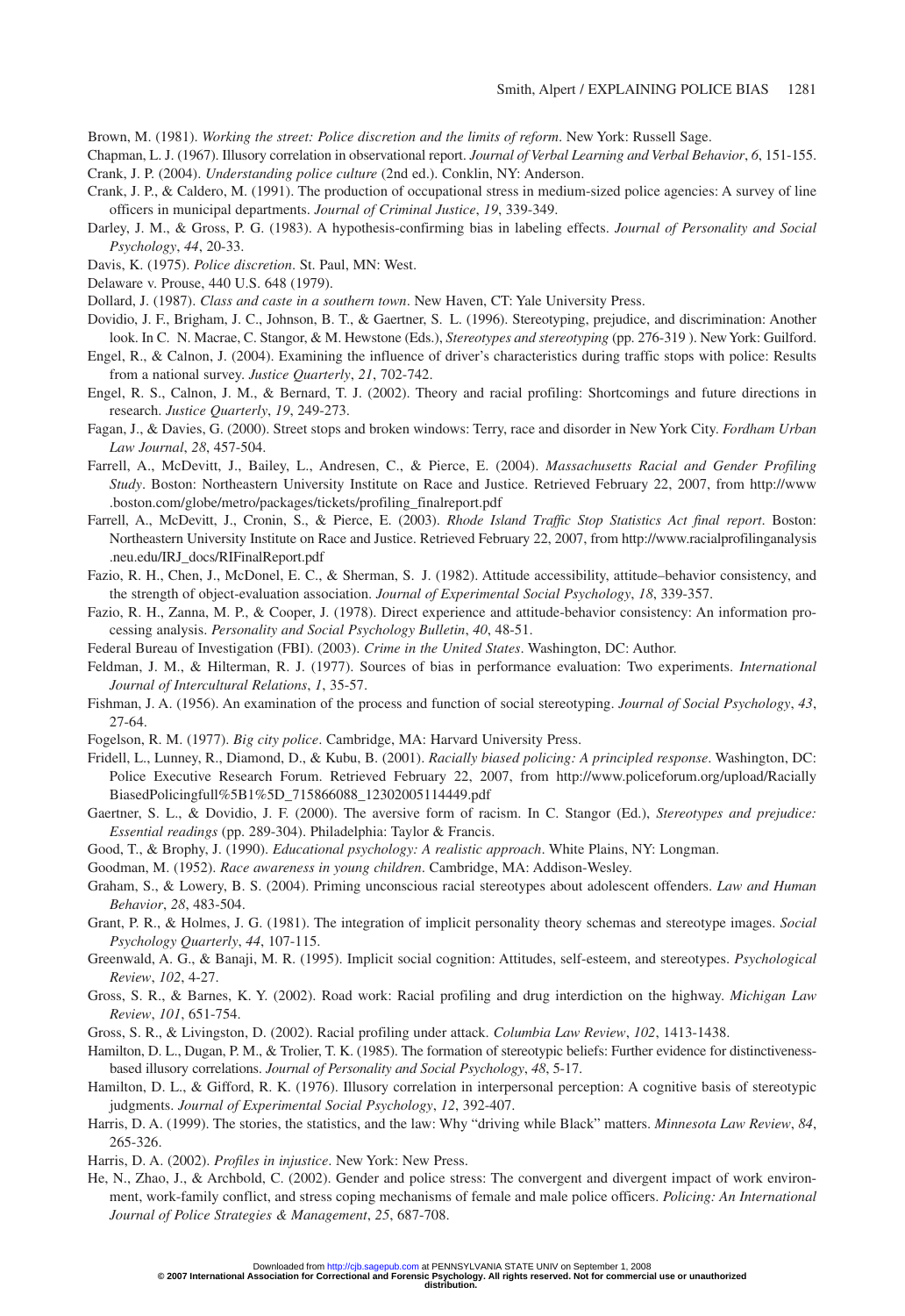Hinton, P. R. (1993). *The psychology of interpersonal perception*. New York: Routledge.

Hirschfeld, L. A. (1995). Do children have a theory of race? *Cognition*, *54*, 209-252.

Hirschi, T., & Gottfredson, M. R. (1989). Age and explanation of crime. *American Journal of Sociology*, *89*, 553-584.

Kallgren, C. A., & Wood, W. (1986). Access to attitude-relevant information in memory as a determinant of attitude–behavior consistency. *Journal of Experimental Social Psychology*, *22*, 328-338.

Kowalski, K. (2003). The emergence of ethnic and racial attitudes in preschool-aged children. *Journal of Social Psychology*, *143*, 677-690.

Kraska, P. B. (2001). Crime control as warfare: Language matters. In P. Kraska (Ed.), *Militarizing the American criminal justice system* (pp. 14-28). Boston: Northeastern University Press.

Kraska, P. B., & Kappeler, V. E. (1997). Militarizing American police: The rise and normalization of paramilitary units. *Social Problems*, *44*, 101-117.

Lamberth, J. D. (1997). *Report of John Lamberth, Ph.D*. Unpublished report, American Civil Liberties Union, Washington, DC. Lange, J., Johnson, M., & Voss, R. (2005). Testing the racial profiling hypothesis for seemingly disparate traffic stops on the New Jersey turnpike. *Justice Quarterly*, *22*, 193-223.

Laviolette, F., & Silvert, K. H. (1951). A theory of stereotypes. *Social Forces*, *29*, 257-262.

Loo, R. (2003). A meta-analysis of police suicide rates: Findings and issues. *Suicide and Life-Threatening Behavior*, *33*, 313-325.

Lovrich, N., Gaffney, M., Mosher, C., Pickerill, M., & Smith, M. R. (2003). *WSP traffic stop data analysis project*. Pullman: Washington State University. Retrieved February 22, 2007, from http://www.wsp.wa.gov/reports/wsptraff.pdf

Lundman, R. J. (1979). Organizational norms and police discretion. *Criminology*, *17*, 159-171.

Mackie, D. M., Hamilton, D. L., Susskind, J., & Rosselli, F. (1996). Social psychological foundations of stereotype formation. In C. N. Macrae, C. Stangor, & M. Hewstone (Eds.), *Stereotypes and stereotyping* (pp. 41-78). New York: Guilford.

Maynard-Moody, S., & Musheno, M. (2003). *Cops, teachers, counselors: Stories from the front lines of public service*. Ann Arbor: University of Michigan Press.

McConnell, A. R., Sherman, S. J., & Hamilton, D. L. (1994). Illusory correlation in the perception of groups: An extension of the distinctiveness-based account. *Journal of Personality and Social Psychology*, *67*, 414-429.

Muir, W. K. (1977). *Police: Street-corner politicians*. Chicago: University of Chicago Press.

Mullen, B., & Johnson, C. (1990). Distinctiveness-based illusory correlations and stereotyping: A meta-analytic integration. *British Journal of Social Psychology*, *29*, 11-28.

New Jersey Attorney General's Office. (1999). *Interim report of the state police review team regarding allegations of racial profiling*. Trenton, NJ: Author.

New York Attorney General's Office. (1999). *The New York City Police Department's "stop & frisk" practices*. New York: Author.

Noseworthy, C. M., & Lott, A. J. (1984). The cognitive organization of gender-stereotypic categories. *Personality and Social Psychology Bulletin*, *10*, 474-481.

Novak, K. J. (2004). Disparity and racial profiling in traffic enforcement. *Police Quarterly*, *7*, 65-96.

Olson, M., & Fazio, R. (2003). Relations between implicit measures of prejudice: What are we measuring? *Psychological Science*, *14*, 636-639.

Patchen, M., Davidson, J. D., Hofmann, G., & Brown, W. R. (1977). Determinants of students' interracial behavior and opinion change. *Sociology of Education*, *50*, 5-75.

Petrocelli, M., Piquero, A., & Smith, M. R. (2003). Conflict theory and racial profiling: An empirical analysis of police traffic stop data. *Journal of Criminal Justice*, *31*, 1-11.

Pettigrew, T. F. (1958). Personality and sociocultural factors in intergroup attitudes: A cross-national comparison. *Journal of Conflict Resolution*, *2*, 29-42.

Read, S. (1987). Constructing causal scenarios: A knowledge structure approach to causal reasoning. *Journal of Personality and Social Psychology*, *52*, 288-302.

Reaves, B. A., & Hickman, M. J. (2002). *Census of state and local law enforcement agencies, 2000*. Washington, DC: Bureau of Justice Statistics.

Robinson, W. S. (1950). Ecological correlations and the behavior of individuals. *American Sociological Review*, *15*, 351-357. Rubinstein, J. (1973). *Big city police*. New York: Farrar, Straus, & Giroux.

Russell, K. K. (1999). "Driving while Black": Corollary phenomena and collateral consequences. *Boston College Law Review*, *40*, 717-731.

Sagar, H. A., & Schofield, H. W. (1980). Racial and behavioral cues in Black and White children's perceptions of ambiguously aggressive acts. *Journal of Personality and Social Psychology*, *39*, 590-598.

Sherman, S., Judd, C. M., & Park, B. (1989). Social cognition. *Annual Review of Psychology*, *40*, 281-326.

Skolnick, J. H. (1994). *Justice without t[rial:](http://cjb.sagepub.com) [Law enforce](http://cjb.sagepub.com)ment in a democratic society*. New York: Macmillan.

Smith, D., Visher, C., & Davidson, L. (1984). Equity and discretionary justice: The influence of race on police arrest decisions. *Journal of Criminal Law and Criminology*, *75*, 234-249.

Smith, M. R. (2005). De-politicizing racial profiling: Suggestions for the limited use and management of race in police decision-making. *George Mason Civil Rights Law Journal*, *15*, 219-260.

**distribution.** Downloaded from http://cjb.sagepub.com at PENNSYLVANIA STATE UNIV on September 1, 2008<br>2007 International Association for Correctional and Forensic Psychology. All rights reserved. Not for commercial use or unauthorized ©